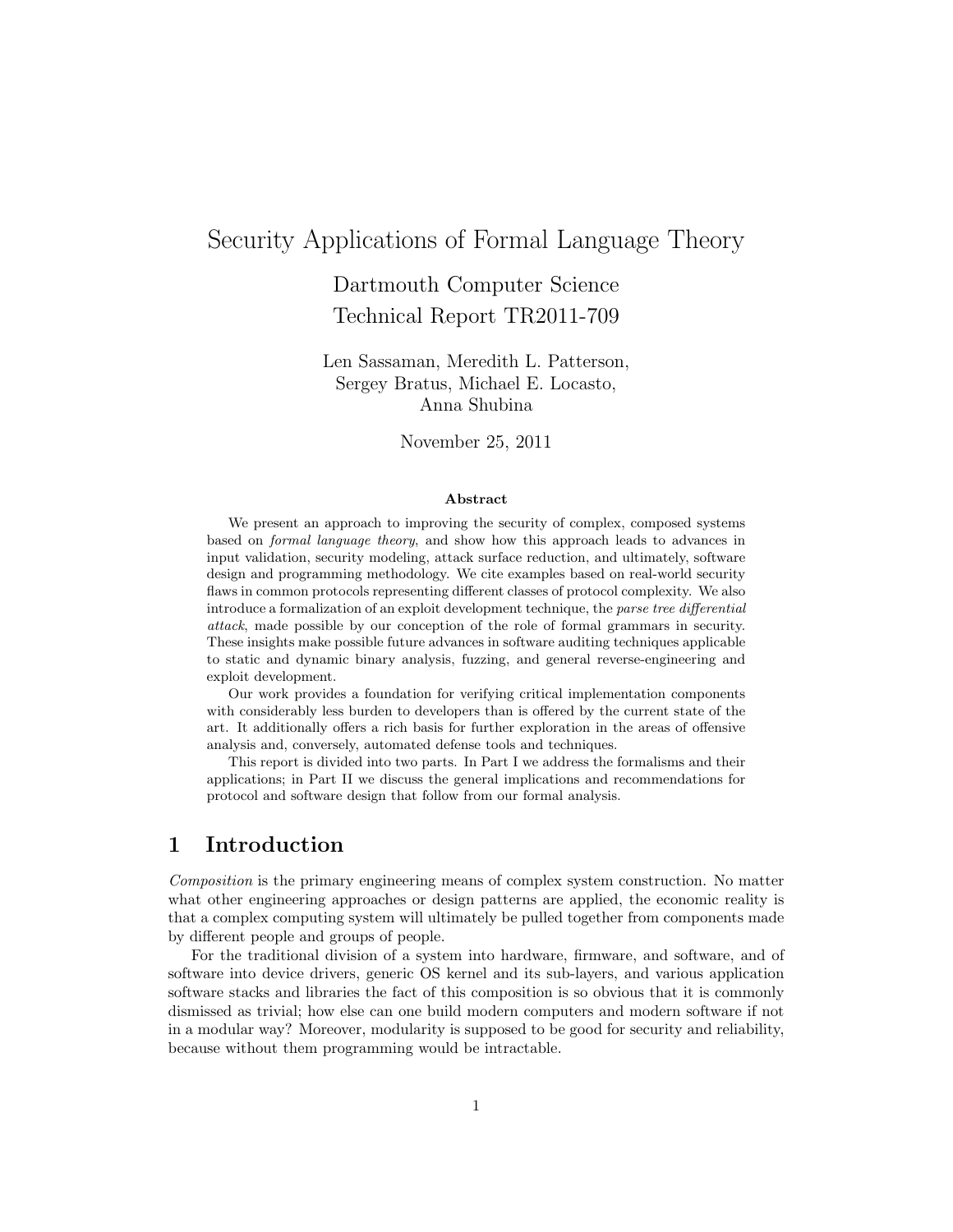However, doing composition securely has emerged as the primary challenge to secure system construction. Security practitioners know that interfaces are attack targets of choice, and that vulnerabilities are often caused by unexpected interactions of features across components; yet the reasons for this are elusive (except perhaps the attacker's desire for reliable execution of their exploits, which leads them to target the best-described parts of systems with tractable state; still, this does not explain our collective inability to design systems without unwanted feature interactions).

In this paper we argue that we need a new, stronger theoretic understanding of computational units' composition and of their underlying properties that make it empirically hard to "get it right", i.e., design systems without vulnerabilities caused by composition.

We show that there are strong computational-theoretic and formal language-theoretic reasons for the challenges of secure composition, and chart design principles to reduce these challenges. In particular, we show that the hard challenges of safe input handling and secure composition arise due to the underlying theoretically hard or unsolvable (i.e., UNDECIDABLE) problems that certain protocol designs and implementations essentially require to solve in order to secure them. We posit that the (unwitting) introduction of such problems in the design stage explains the extreme propensity of certain protocols and message formats to yield a seemingly endless stream of "0-day" vulnerabilities despite efforts to stem it, and the empirical hopelessness of "fixing" these protocols and message formats without a fundamental redesign.

We also chart ways to avoid such designs prone to turning into security nightmares for future Internet protocols. Empirically, attempts to solve an engineering problem that implies a "good enough" (or " $80\%/20\%$ ") solution to the underlying UNDECIDABLE theory problem are doomed to frustration and failure, which manifests in many ways, such as no amount of testing apparently sufficing to get rid of bugs, or the overwhelming complexity and not-quite-correct operation of the automation or detection tools created to deal with the problem. Thus, avoiding such problems in the first place (at the design stage) saves both misinvestment of programming effort and operational costs.

Our argument focuses on the application of fundamental decidability results to the two basic challenges of composed and distributed system construction due to communication between components: safely accepting and handling inputs in every component, and identical interpretation of messages passed between components at every endpoint. In particular, we consider the following two perspectives on composition:

- 1. Single-component perspective: A component in a complex system must accept inputs or messages across one or more interfaces. This creates an attack surface, leveraged by an absolute majority of exploitation techniques. We discuss hardening the attack surface of each component against malicious crafted inputs, so that a component is capable of rejecting them without losing integrity and exhibiting unexpected behavior — in short, without being exploited.
- 2. Multi-component perspective: As components exchange messages, they must ensure that, despite possible implementation differences, they interpret the messages identically. Although this requirement appears to be trivially necessary for correct operation, in reality different implementations of a protocol by different components produce variations, or mutually intelligible dialects, with message semantic differences masked (and therefore ignored) in non-malicious exchanges. A smaller but important class of attack techniques leverages such differences, and can lead to devastating attacks such as those on X.509 and ASN.1 discussed in this paper.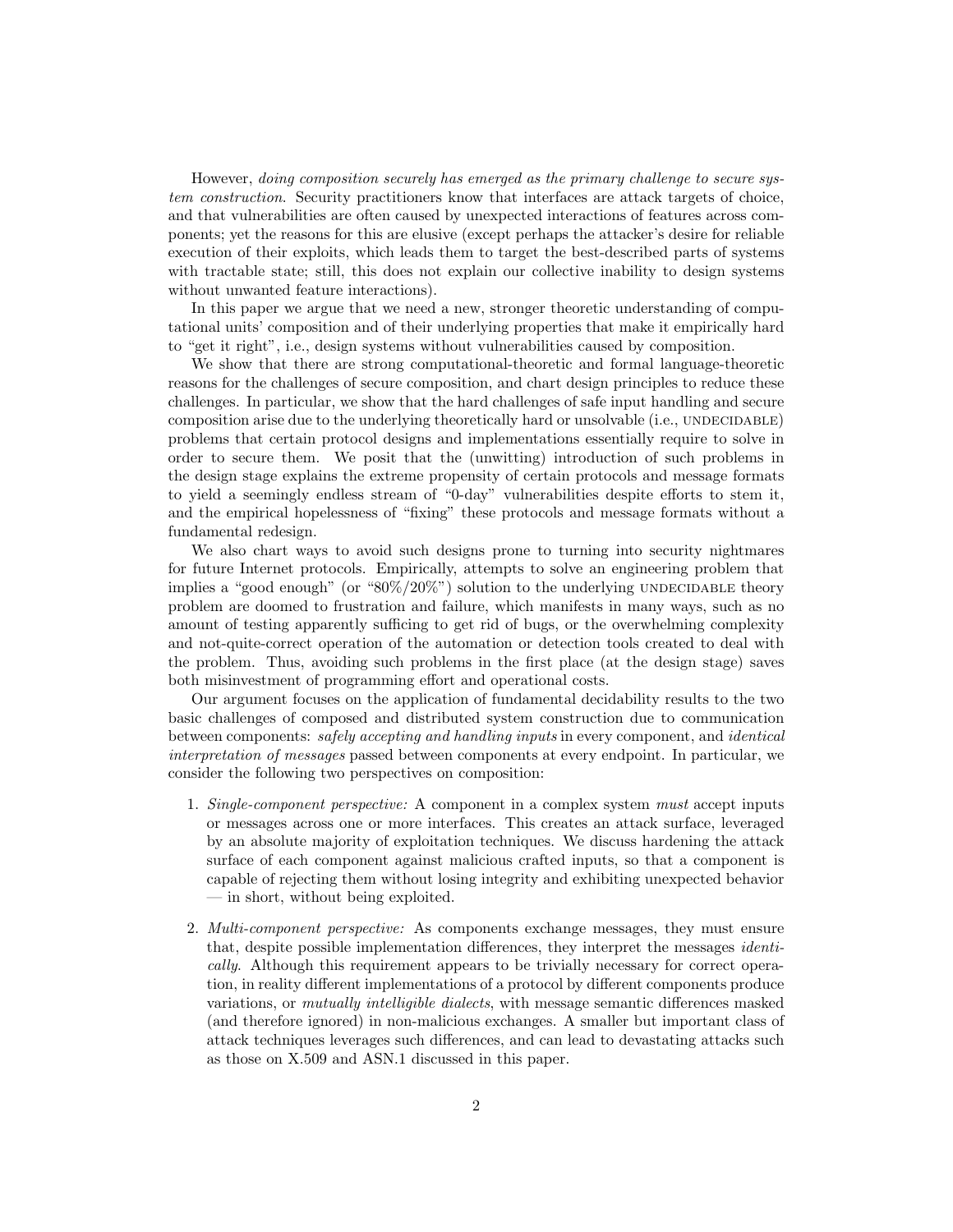The importance of these requirements is an empirical fact of the Internet security experience (cf. [1, 2, 3]), which our paper puts in solid theory perspective. We then elaborate the general principles of protocol design that follow from our analysis.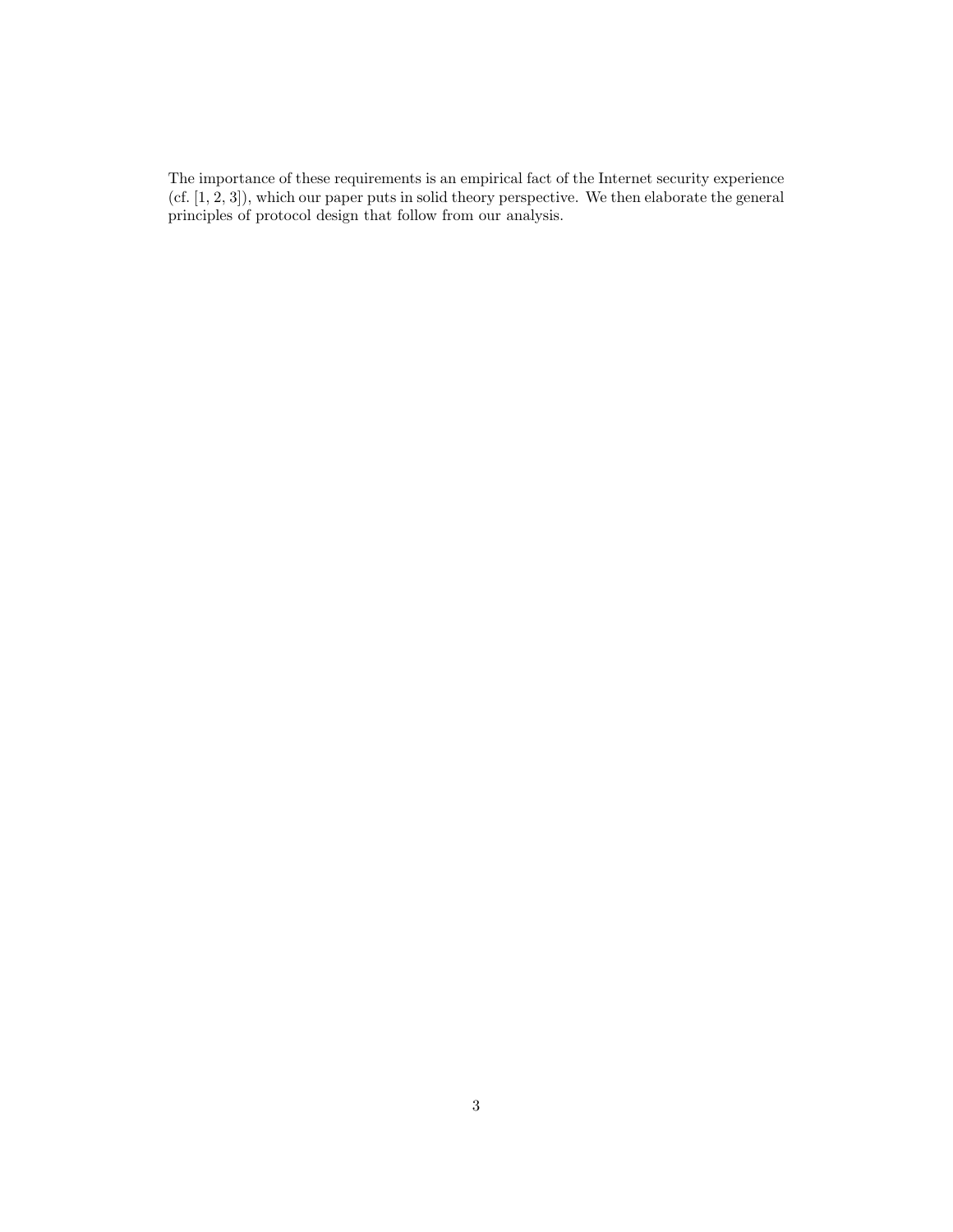#### Structure of this paper

Our presentation consists of two parts. In *Part I* we make the case for formal languagetheoretic approach to security, and show the direct relevance of various formalisms to practical, state-of-the-art classes of exploits and defences. In Part II we change tack and address protocols designers, developers, and security auditors with a set of recommendations derived from our formal analysis but formulated informally and accessibly. Readers interested in our recommendations may skip the formal arguments in Part I and go straight to Part II's for their summary.

We start with the motivation of our approach in Section 2 and review the necessary background formalisms in Section 3.

Then in Section 4 we explain how these general formalisms apply to exploitation of computing systems, and illustrate this application for several well-known classes of practical exploitation techniques. In doing so, we connect the corresponding classes of attacks with formal language properties of targeted data structures, which provides a novel and definitive way to analyze various suggested defences.

In Section 5 we show how to apply formal language-theoretic techniques to achieve rigorous, non-heuristic input validation. We start our discussion with SQL validation, but also show that the same approach applies to other context-free languages such as  $PKCS#1$ (in Section 5.2 we prove that  $PKCS#1$  is indeed context-sensitive). We also discuss flaws in previous validation approaches, and show why these flaws matter for practical security.

The discussion of flaws leads to us Section 6, in which we present a new technique for security analysis of differences between mutually intelligible language dialects that arise from implementation differences. This technique, Parse Tree Differential Analysis, proved a powerful tool to enhance code auditing and protocol analysis.

In Section 7, we show that the challenges and failures of IDS/IPS, arguably the most common form of security composition, can be explained via language-theoretic computational equivalence. We conclude Part I with an outline of future work.

In Part II we recap the observations of Part I and formulate several principles that follow from our analysis in the preceding sections, and discuss their corollaries for designing and implementing protocols securely.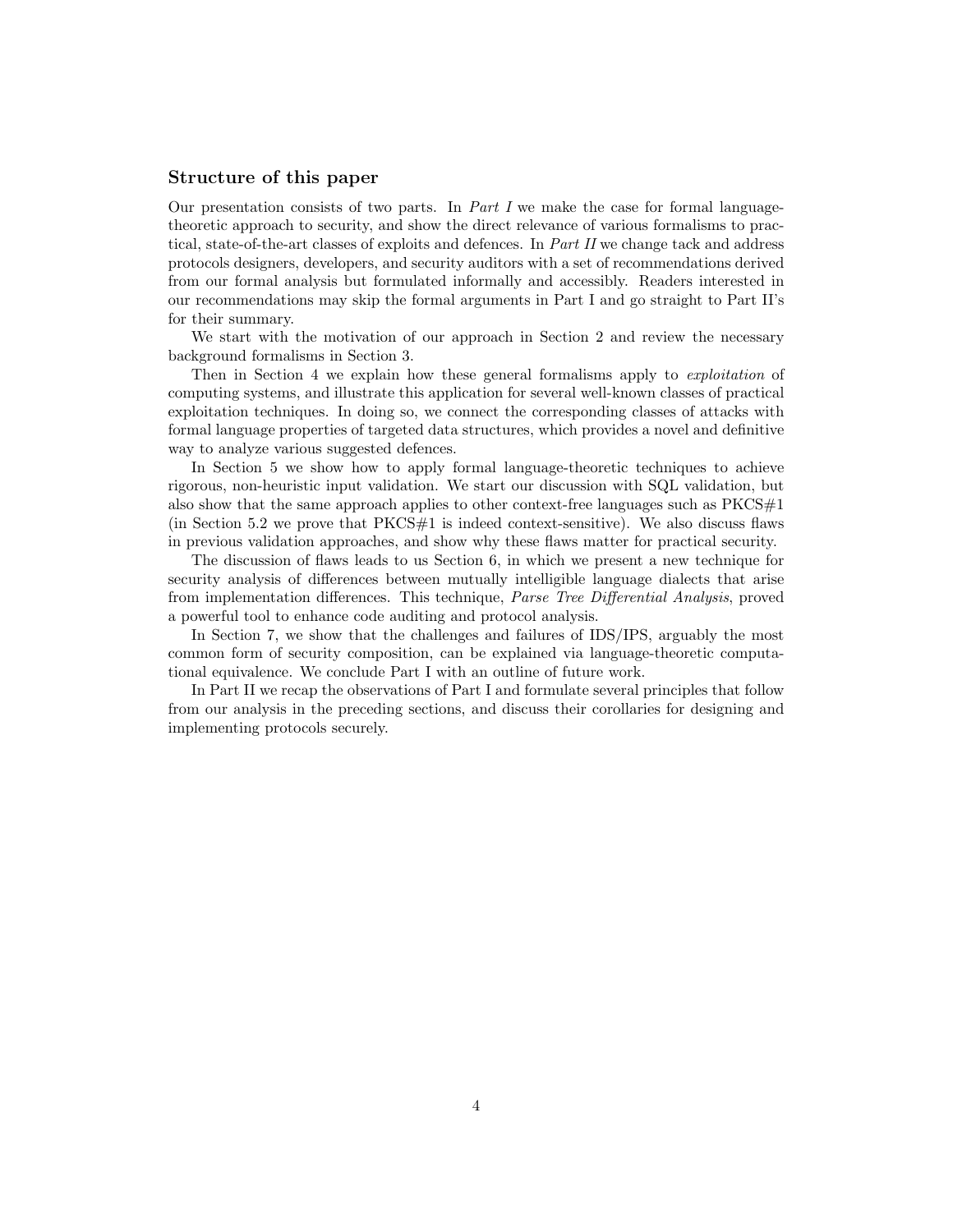## Part I. Security and Formal Language Theory

### 2 Why Security Needs Formal Language Theory

We posit that input verification using formal language theoretic methods — whether simply verifying that an input to a protocol constitutes a valid expression in the protocol's grammar or also verifying the semantics of input transformations — is an overlooked but vital component of protocol security, particularly with respect to implementations. Simply put, a protocol implementation cannot be correct unless it recognizes input correctly, and should be considered broken.

Formal software verification seeks to prove certain safety ("nothing bad happens") and liveness ("something good happens, eventually") properties of program computations: if every computation a program can perform satisfies a particular property, the program is safe (or, respectively, live) with respect to that property [4]. Program verification in the general case is UNDECIDABLE, and although many approaches to falsification and verification of properties have been developed, unsolved and unsolvable problems with the scalability and completeness of algorithmic verification have prevented formal correctness from displacing testing and code auditing as the industry gold standard for software quality assurance [5]. However, programs that implement *protocols* — that is to say, routines that operate over a well-defined input language<sup>1</sup> — share one characteristic that can be leveraged to dramatically reduce their attack surfaces: their input languages can — and, we posit, should — in general be made DECIDABLE and can be decided in a tractable fashion. We show that this requirement of being well-specified and tractably decidable is in fact a crucial pre-requisite of secure design and, in fact, its violation is the source of much of the present-day computer insecurity.

Inputs to system components such as web browsers, network stacks, cryptographic protocols, and databases are formally specified in standards documents, but by and large, implementations' input handling routines parse the languages these standards specify in an ad hoc fashion. Attacks such as the Bleichenbacher  $PKCS#1$  forgery [6, 7] show what can happen when an ad hoc input-language implementation fails to provide all the properties of the input language as actually specified. In more recent work [8], we have shown that variations among implementations can be exploited to subvert the interoperation of these implementations, and that ambiguity or underspecification in a standard increases the chances of vulnerability in otherwise standards-compliant implementations.

On this basis, we argue that "mutually intelligible dialects" of a protocol cannot make guarantees about their operation because the problem EQUIVALENT( $\mathcal{L}(G) = \mathcal{L}(H)$ ) is UNDE-CIDABLE when G and H are grammars more powerful than deterministic context-free [9, 10]. We also observe that systems that consist of more than one component have inherent, de facto "design contracts" for how their components interact, but generally do not enforce these contracts; SQL injection attacks (hereafter SQLIA), for instance, occur when an attacker presents a database with an input query that is valid for the database in isolation, but invalid within the context of the database's role in a larger application.

Since well-specified input languages are in the main  $DECIDABLE<sup>2</sup>$  (or can be made so),

<sup>1</sup>This includes file formats, wire formats and other encodings, and scripting languages, as well as the conventional meaning of the term, e.g. finite-state concurrent systems such as network and security protocols.

<sup>&</sup>lt;sup>2</sup>Albeit with notable exceptions, such as XSLT [11, 12], HTML5+CSS3 (shown to be UNDECIDABLE by virtue of its ability to implement Rule 110 [13, 14]), and PDF (for many reasons, including its ability to embed Javascript [15]).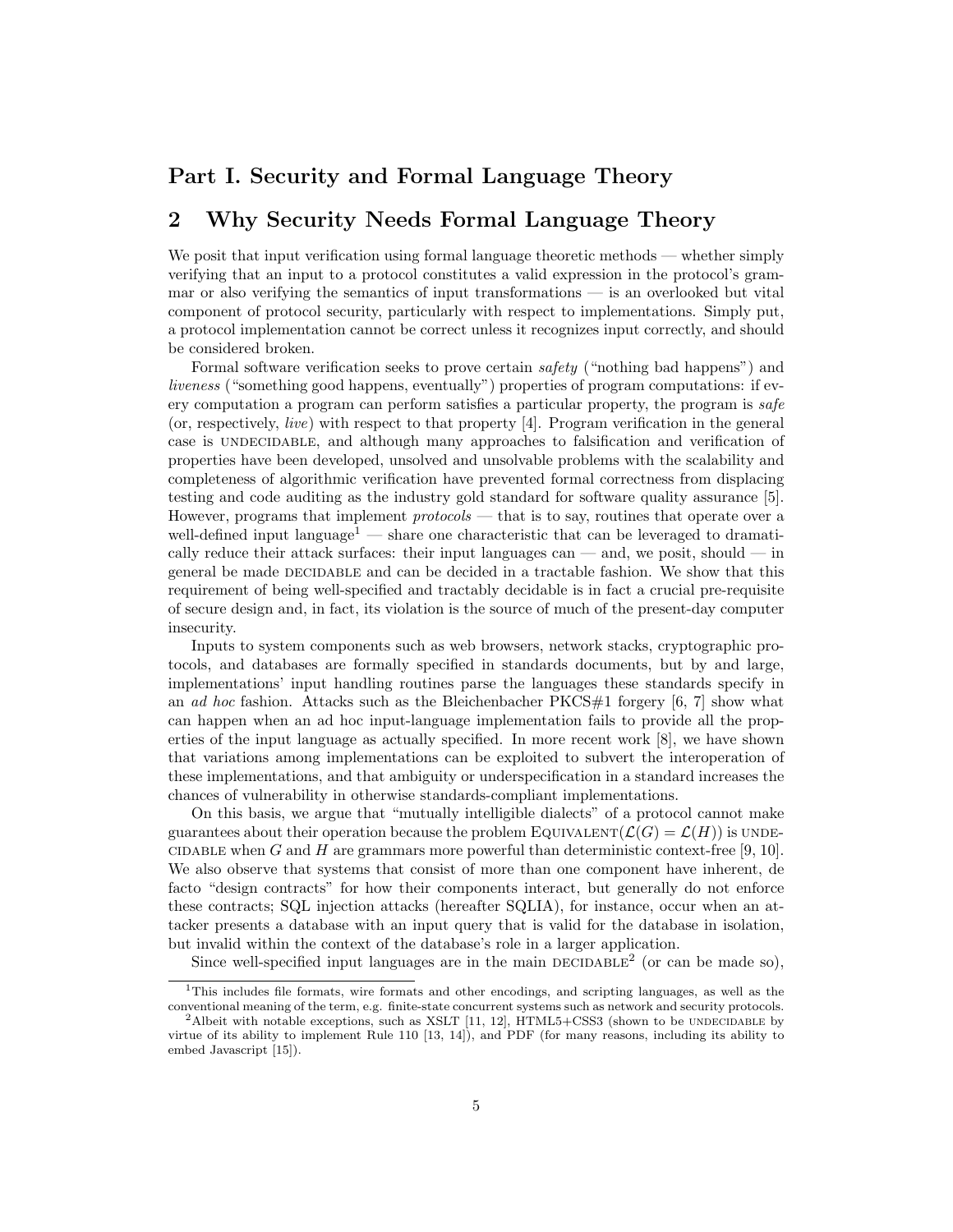there is no excuse for failing to verify inputs with the tools that have existed for this exact purpose for decades: formal parsers. We will examine input verification from several different angles and across multiple computability classes, highlight the unique problems that arise when different programs that interoperate over a standard permit idiosyncratic variations to that standard, and show formally how to restrict the input language of a general-purpose system component (such as a database) so that it accepts only those inputs that it is contractually obligated to accept.

Given the recent advent of provably correct, guaranteed-terminating parser combinators [16] and parser generators based on both parsing expression grammars [17] and contextfree grammars [18], we hold that the goal of general formal parsing of inputs is within practical reach. Moreover, informal guarantees of correct input recognition are easy to obtain via commonly available libraries and code generation tools; we encourage broader use of these tools in protocol implementations, as incorrect input handling jeopardizes other properties of an implementation.

Note. We must distinguish between *formal language theoretic security*  $-$  i.e., a security policy that governs inputs to systems and system components, restricting them to strings in the the formal languages particular to each component, and is enforced through the use of correct parsers for those languages as input handlers — and language-based security  $[19]$ , which incorporates mechanisms that enforce security policies into the programming languages in which systems and their components are implemented. All of the vulnerabilities we will discuss could appear in programs written in languages that provide language-based security mechanisms. That said, language-based security mechanisms such as proof-carrying code and certifying compilers provide a means by which formal-language-theoretically secure implementations can be verified as such.

## 3 Background Formalisms

#### 3.1 Computability Bounds and the Chomsky Hierarchy

Noam Chomsky classified formal grammars in a containment hierarchy according to their expressive power, which correlates with the complexity of the automaton that accepts exactly the language a grammar generates, as shown in Fig. 1 [20].

Within this hierarchy, one class of automaton can decide an equivalently powerful language or a less powerful one, but a weaker automaton cannot decide a stronger language. (E.g., a pushdown automaton can decide a regular language, but a finite state machine cannot decide a context-free language.) Thus, formal input validation requires an automaton (hereafter,  $parser$ ) at least as strong as the input language. It is a useful conceit to think of a protocol grammar in terms of its place in the Chomsky hierarchy, and the processor and code that accept input in terms of machine strength, while being conscious of their equivalence.

Recursively enumerable languages are UNDECIDABLE, which presents a serious implementation problem: the Turing machine that accepts a given recursively enumerable language, or *recognizer*<sup>3</sup> for that language, halts in an accepting state on all strings in the language, but

<sup>&</sup>lt;sup>3</sup>Compare with the *decider*, a Turing machine that accepts strings in a *recursive* language (which is stronger than context-sensitive but weaker than recursively enumerable), rejects strings not in the language, and is guaranteed to halt.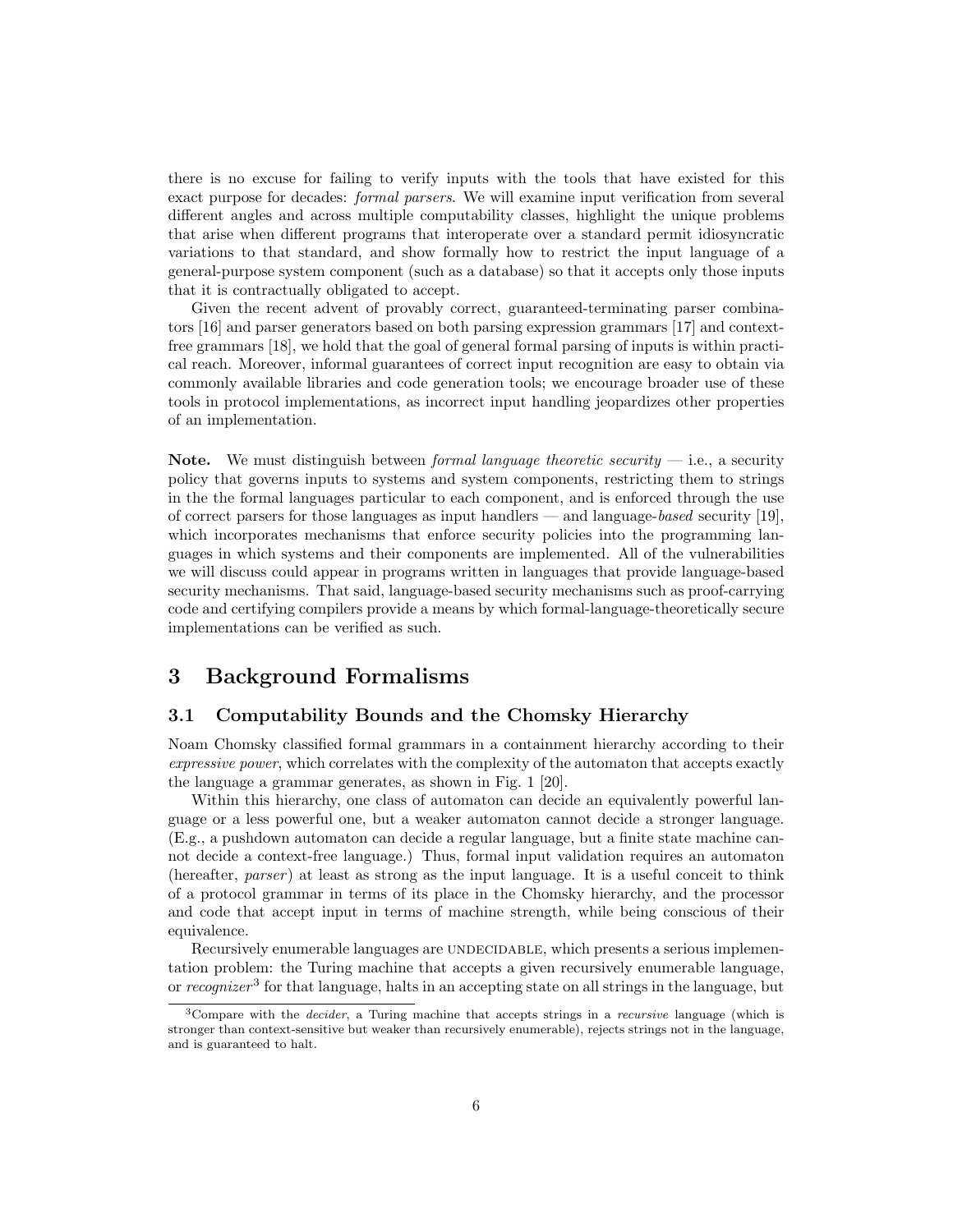

Figure 1: The Chomsky hierarchy of languages according to their expressive power. Languages correspond to grammars and automata as follows:

 $\star$  regular grammars, regular expressions, finite state machines

† unambiguous context-free grammars, deterministic pushdown automata

‡ ambiguous context-free grammars, non-deterministic pushdown automata

†† context-sensitive grammars/languages, linear bounded automata

‡‡ recursively enumerable languages, unrestricted grammars, Turing machines

The shaded area denotes classes for which the *equivalence problem* is DECIDABLE.

either rejects or *fails to halt* on inputs not in the language. All weaker language classes are DECIDABLE; their equivalent automata always terminate in an accept or reject state  $[20, 10]$ . An unrestricted protocol grammar is thus a security risk, since malicious input could cause its parser to fail to halt — a syntactic denial of service — or perform arbitrary computation. The rubric we derive from these bounds on expressiveness — "use a sufficiently strong parser for an input language, but no stronger" — is echoed in the W3C's "Rule of Least Power": "Use the least powerful language suitable for expressing information, constraints or programs on the World Wide Web." [21]

Parsers also exhibit certain safety and liveness properties (after Lamport [4]). Soundness is a safety property; a sound parser only accepts strings in its corresponding language, and rejects everything else. Completeness is a liveness property; a complete parser accepts every string in its corresponding language. Termination is also a safety property; a terminating parser eventually halts on every string presented to it, whether that string belongs to its language or not.

Two other decidability problems influence our analysis: the *context-free equivalence* and containment problems. Given two arbitrary context-free grammars, G and H, both  $\mathcal{L}(G) = \mathcal{L}(H)$  and  $\mathcal{L}(G) \subseteq \mathcal{L}(H)$  are UNDECIDABLE [10], except for a particular construction detailed in [22]. The context-free grammars form two disjoint sets: deterministic and nondeterministic, corresponding to deterministic and non-deterministic pushdown automata respectively. All unambiguous context-free grammars are deterministic [23], and the equivalence problem for deterministic CFGs is DECIDABLE (though the containment problem is not) [9].

Any grammar in which the value of an element in the string influences the structure of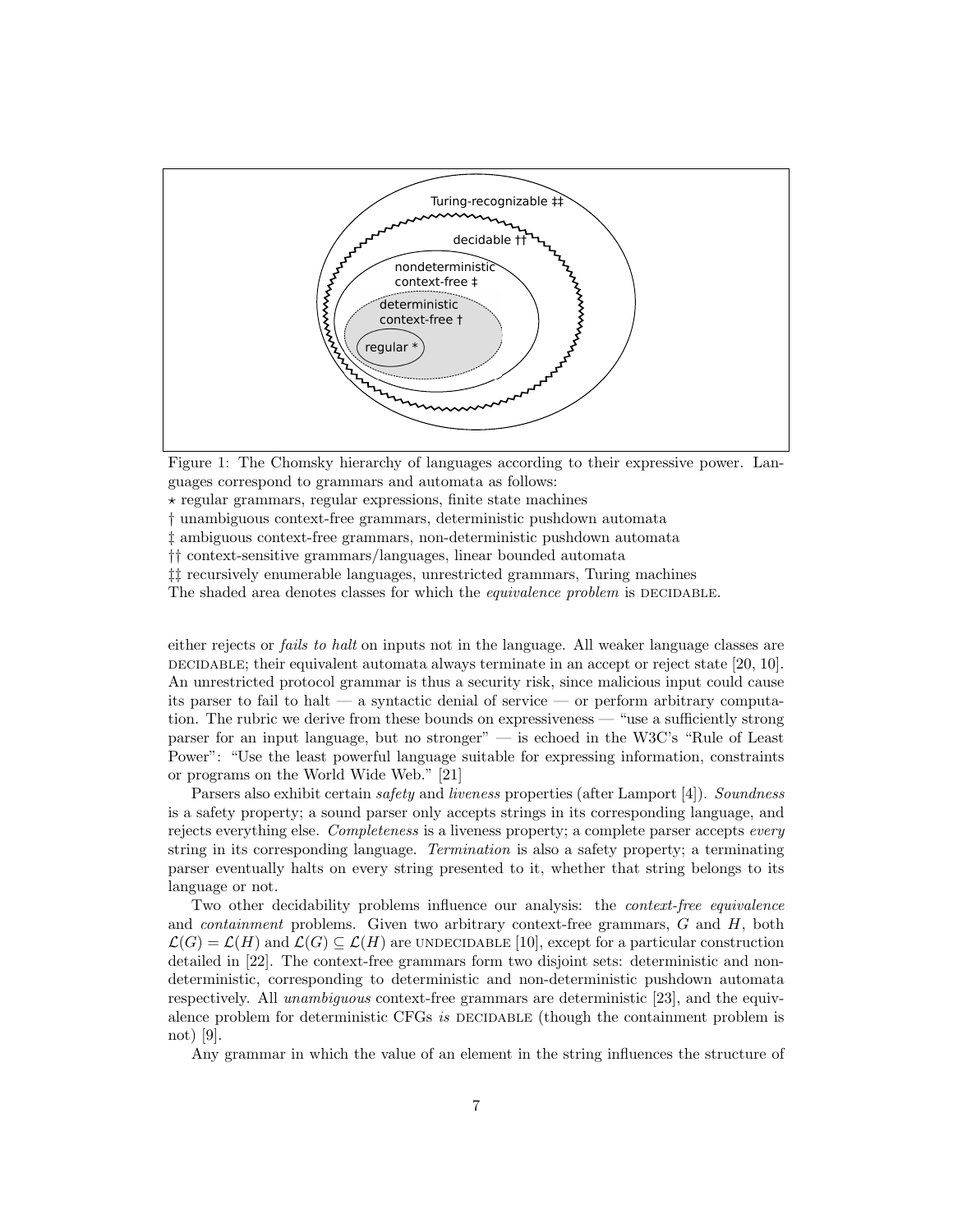another part of the string is at least context-sensitive [24]. This applies to most network protocols and many file formats, where *length fields*, e.g. the Content-Length field of an HTTP header [25] or the IHL and Length fields of an IPv4 datagram [26], are commonplace. Programming language grammars that support statements of the form "if B1 then if B2 then S1 else S2", e.g. Javascript [27], are nondeterministic context-free (at best) due to the ambiguity the "dangling else" problem introduces [28]; if the shift-reduce conflict is resolved without adding braces or alternate syntax (e.g. elif or end if), the resulting grammar is non-context-free. Conveniently, the PostgreSQL, SQLite, and MySQL database engines all use LR grammars, which are deterministic context-free [29]. Membership tests for certain subclasses of LR (e.g. LALR,  $LR(k)$ , etc.) and approximate ambiguity detection methods exist [30]; however, determining whether an arbitrary CFG is unambiguous is undecidable [31].

### 3.2 Modeling Communication from a Security Standpoint

In 1948, Claude Shannon proposed a block-diagram model to describe systems which generate information at one point and reproduce it elsewhere [32]. In it, an information source generates messages (sequences drawn from an alphabet); a transmitter encodes each message into a signal in an appropriate form for the *channel* over which it can pass data, then sends it; a receiver decodes signals into reconstructed messages; and a *destination* associated with the receiver interprets the message. The engineering problem of maximizing encoding efficiency motivated Shannon's work; he regarded the meanings of messages as outside the scope of this *transmission model*. Nevertheless, social scientists such as Schramm [33] and Berlo [34] expanded the transmission model to incorporate semantic aspects of communication. Schramm recast the destination as an interpreter, which takes actions according to the decoded message's semantic content, and replaced Shannon's one-way message path with a bidirectional one; Berlo emphasized the difficulty of converting thoughts into words and back, particularly when sender and receiver differ in communication ability. These insights, combined with Hoare's axiomatic technique for defining programming language semantics [35], have surprising implications for the practice of computer security.

When a destination extracts a different meaning from a decoded message than the one the source intended to transmit, the actions the destination performs are likely to diverge — perhaps significantly — from what the source expected. In human communication, it is difficult to evaluate whether an unexpected response signifies a failure in transmission of meaning or that the source's assessment of what behavior to expect from the destination was wrong. In computer science, however, we can make formal assertions about the properties of destinations (i.e., programs), reason about these properties, and demonstrate that a program is correctup to decidability [35]. When a destination program's semantics and implementation are provably correct, "whether or not it carries out its intended function" [35] is a question of whether the destination received the intended message. If a verified destination's response to a source's message  $M$  does not comport with the response that deduction about the program and  $M$  predict, the receiver has decoded something other than the  $M$ that the transmitter encoded. In practice, this situation is not infrequent between different implementations of a protocol.

Berlo's and Schramm's adaptations rightly drew criticism for their focus on encoding and decoding, which implied the existence of some metric for equivalence between one person's decoder and the inverse of another person's encoder. However, in transmissions over computer networks, where both source and destination are universal Turing machines, we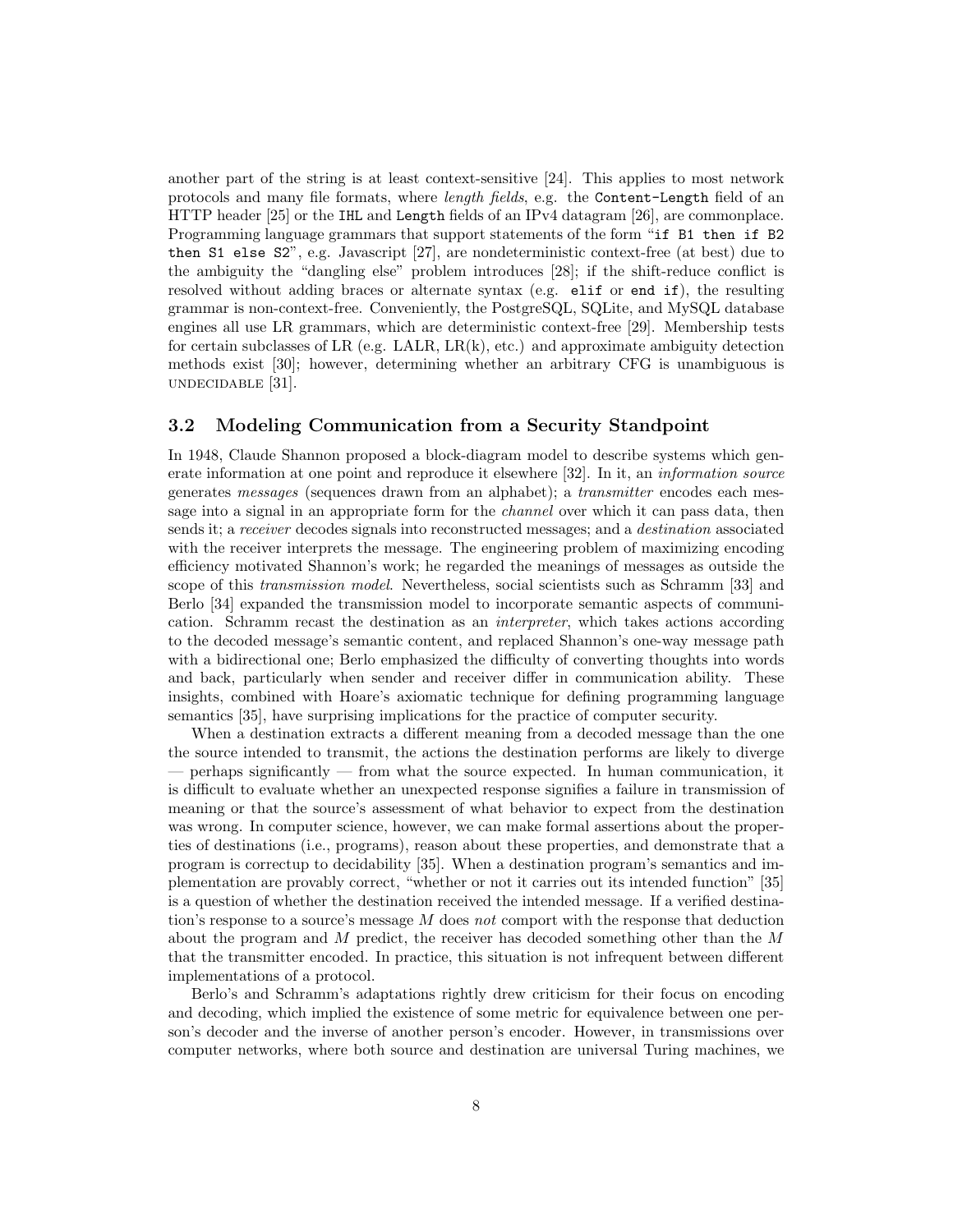can test the equivalence of these automata if they are weak enough; if they are nondeterministic context-free or stronger, their equivalence is UNDECIDABLE. Points of encoder-decoder inequivalence — specifically, instances where, for a message M, an encoding function  $\mathcal{E}$ , and a decoding function  $\mathcal{D}, \mathcal{D}(\mathcal{E}(M)) \neq M$  — can cause the destination to take some action that the source did not anticipate. An attacker who can generate a signal  $\mathcal{E}(M)$  such that  $\mathcal{D}(\mathcal{E}(M)) \neq M$  can take advantage of this inequivalence. Indeed, many classic exploits, such as buffer overflows, involve crafting some  $\mathcal{E}(M)$  — where the meaning of M, if any, is irrelevant <sup>4</sup> — such that applying D to  $\mathcal{E}(M)$ , or passing  $\mathcal{D}(\mathcal{E}(M))$  as an input to the destination, or both, elicits a sequence of computations advantageous to the attacker (e.g., opening a remote shell).

Naturally, an attacker who can alter  $\mathcal{E}(M)$  in the channel, or who can modify M before its encoding, can also elicit unexpected computation. The former is a man-in-the-middle attack; the latter is an injection attack. Both affect systems where the set of messages that the source can generate is a subset of those on which the destination can operate.

Note that we do not consider situations where  $\mathcal{D}(\mathcal{E}(M)) = M$  but different destinations respond to  $M$  with different actions; these constitute divergent program semantics, which is relevant to correctness reasoning in general but outside the scope of this work. We are only interested in the semantics of  $D$  and  $\mathcal{E}$ .

## 4 Exploits as Unexpected Computation

Sending a protocol message is a request for the receiving computer to perform computation over untrusted input. The receiving computer executes the decoding (parsing) algorithm  $\mathcal{D}(M)$ , followed by (i.e., composed with) subsequent operations conditional on the result of D; thus,  $\mathcal{E}(M) \to \mathcal{D}(\mathcal{E}(M)) \cdot \mathcal{C}(\mathcal{D}(\mathcal{E}(M)))$ . It is never the case that simply parsing an input from an untrusted source should result in malicious code execution or unauthorized disclosure of sensitive information; yet, this is the basis of most effective attacks on modern networked computer systems, specifically because they permit, though they do not expect, the execution of malicious algorithms when provided the corresponding input. That this computation is unexpected is what leads to such vulnerabilities being considered exploits, but ultimately, the problem constitutes a failure in design. Whether implicitly or explicitly, designers go to work with a *contract* [37] in mind for the behavior of their software, but if the code does not establish and enforce *preconditions* to describe valid input, many types of exploits are possible.

This behavior is especially harmful across layers of abstraction and their corresponding interfaces, since in practice these layer boundaries become boundaries of programmers' competence.

### 4.1 Injection Attacks

Injection attacks target applications at points where one system component acquires input from a user in order to construct an input for another component, such as a database, a scripting engine, or the DOM environment in a browser. The attacker crafts an input to the first component that results in the constructed input producing some computation in

<sup>&</sup>lt;sup>4</sup>This phenomenon suggests that Grice's Maxim of Relation  $[36]$  – "Be relevant" – applies to the pragmatics of artificial languages as well as natural ones.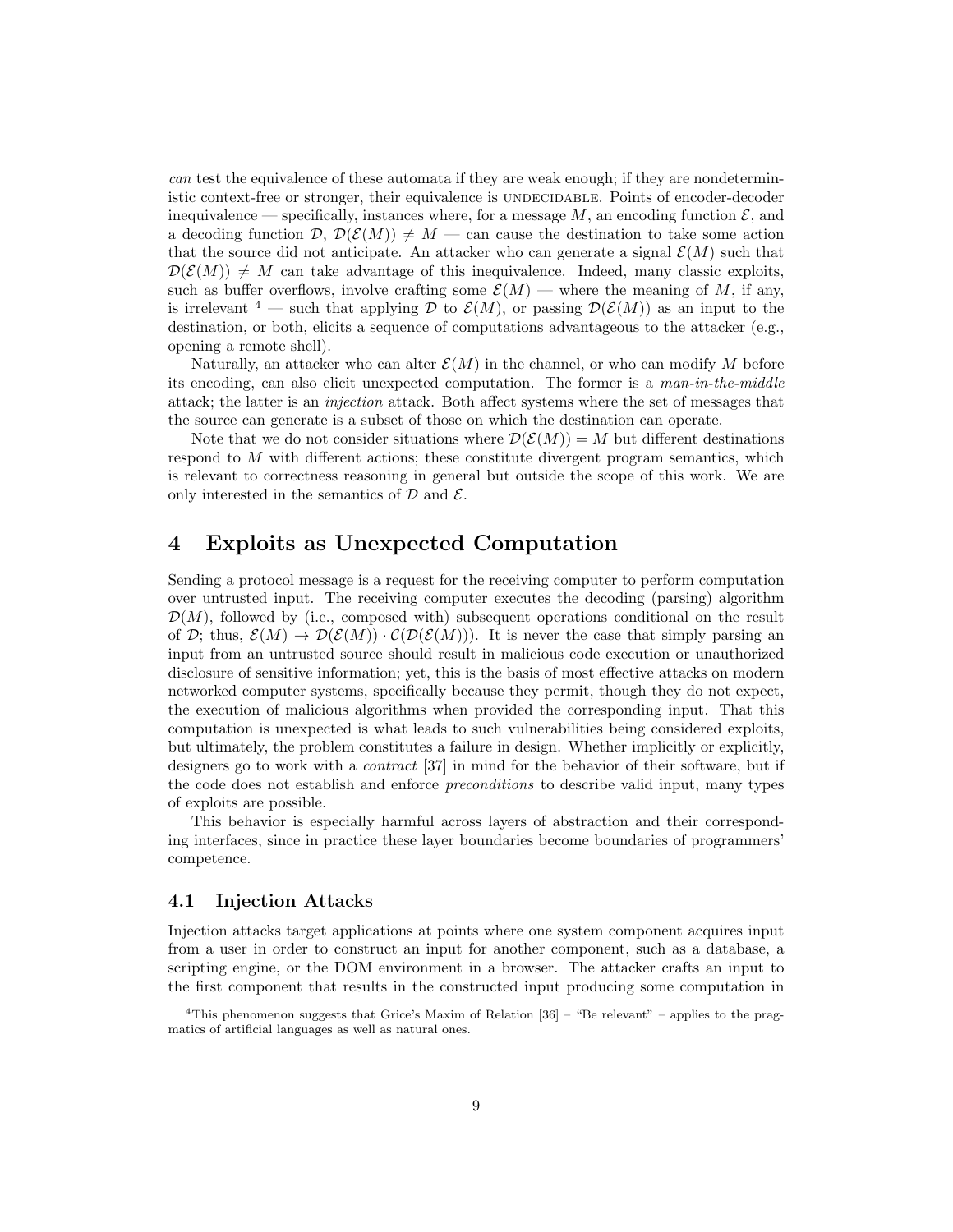the second component that falls outside the scope of the operations the system designer intended the second component to perform. Some examples:

**Example 1 (Command injection)** Functions such as  $system()$  in PHP, Perl, and  $C_i$ ; nearly all SQL query execution functions; and Javascript's eval () take as argument a string representation of a command to be evaluated in some execution environment (here, the system shell, a database engine, and the Javascript interpreter respectively). Most such environments support arbitrary computation in their own right, though developers only intend their systems to use a very limited subset of this functionality. However, when these functions invoke commands constructed from unvalidated user input, an attacker can design an input that appends additional, unauthorized commands to those intended by the developer which the environment dutifully executes, using the same privileges afforded to the desired commands [38].

Example 2 (HTTP parameter pollution) RFC 3986 [39] observes that the query component of a URI often contains "key=value" pairs that the receiving server must handle, but specifies nothing about the syntax or semantics of such pairs. The W3C's form-urlencoded media type  $[40]$  has become the de facto parameter encoding for both HTTP GET query strings and HTTP POST message bodies, but parameter handling semantics are left to implementer discretion. Idiosyncratic precedence behaviour for duplicate keys, in a query string or across input channels, can enable an attacker to override user-supplied data, control web application behaviour, and even bypass filters against other attacks  $[41]$ .

All types of injection leverage a weak boundary between control and data channels [42] to modify the structure, and thereby the execution semantics, of an input to an application component [22, 42]. Halfond et al [43] enumerate many heuristic injection defenses; in section 5.1 we describe *parse tree validation*, a verifiable defense technique. There are several categories of defense against injection: *escaping*, which attempts to transform user input that might alter the structure of a subsequently constructed input into a string-literal equivalent; tainting, which flags user input as untrusted and warns if that input is used unsafely; blacklisting, which attempts to identify and reject malicious inputs; *programmatic* abstraction, which provides control channel access through an API and relegates user input to the data channel [43] Another technique, parse tree validation, passes constructed inputs through a validator that parses them, compares the resulting parse tree to a set of acceptable candidate parse trees, and rejects inputs whose structure is not in that set.

### 4.2 Other Attack Surfaces

Other attack vectors blur the boundaries between control and data channels in subtler ways; rather than targeting the higher-level languages that injection exploits, they take advantage of input handling failure modes to alter the machine code or bytecode in an already-executing process. Many such attacks, e.g. shellcode attacks [44], contain a sequence of opcodes that are written to a location within the process's address space and executed by means of a jump from an overwritten stack frame return address; other techniques, such as return-to-libc [45] and its generalization, return-oriented programming [46, 47], overwrite the return address to point to a function or a code fragment (a.k.a. "gadget", e.g., in the program's code section, or in a library such as *libc*) not meant to be a part of the stack-backed control flow and adjacent memory to contain any arguments the attacker wants to pass to that function, enabling arbitrary code execution even on platforms with non-executable stacks [48].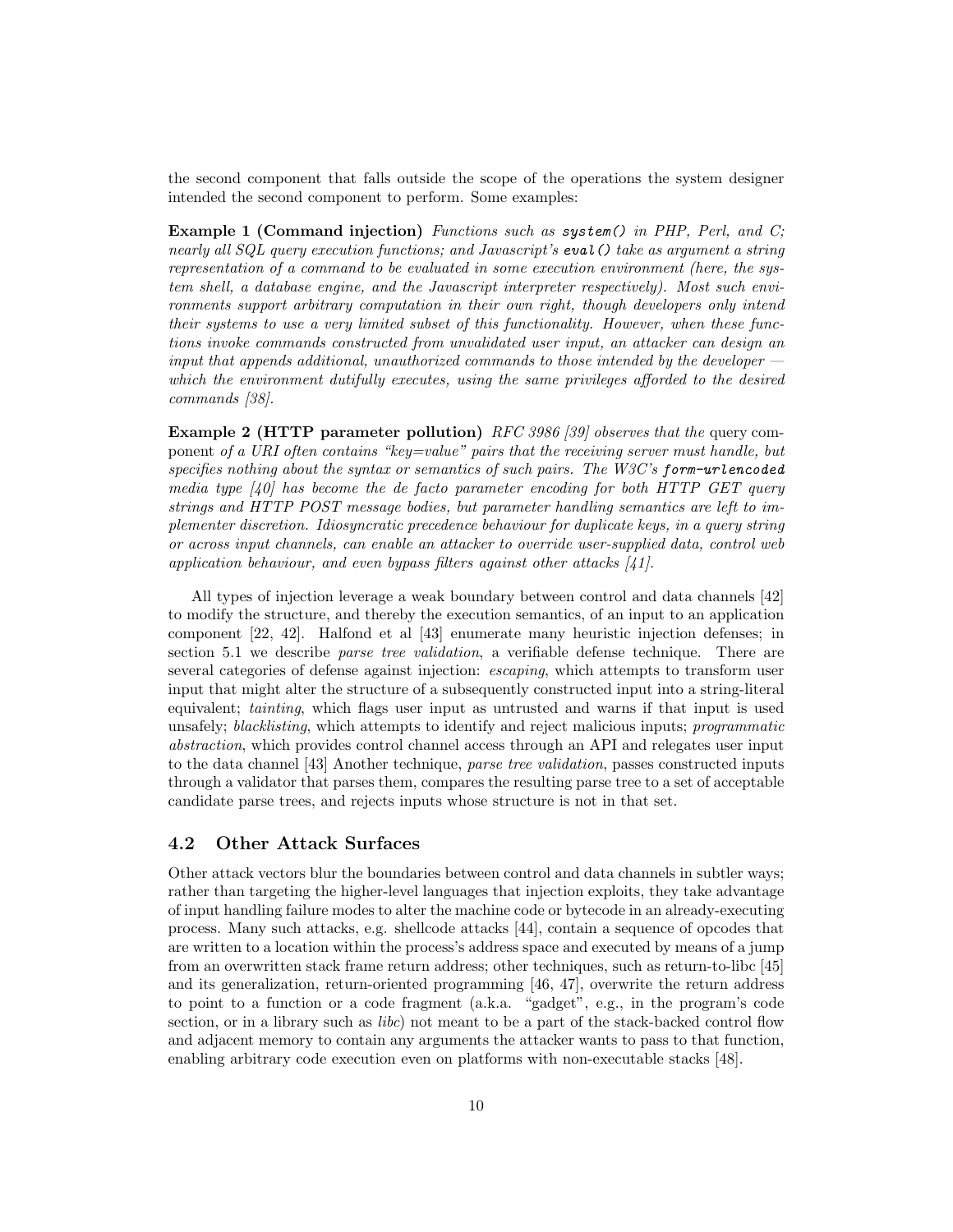Example 3 (Buffer Overflows) When a function designed to write data to a bounded region of memory (a buffer) attempts to write more data than the buffer can contain, it may overwrite the values of data in adjacent memory locations — possibly including the stack frame return address  $(49)$  or a memory allocator's heap control structures  $(50, 51, 52)$ . Constraining such a function's input language to values that the function cannot transform into data larger than the buffer can prevent an overflow, although the presence of format string arguments (see below) can complicate matters.

Example 4 (Format String Attacks) Certain C conversion functions permit placeholders in their format string argument which interpolate subsequent arguments into the string the function constructs. If a process allows an attacker to populate the format string argument, he can include placeholders that let him inspect stack variables and write arbitrary values to arbitrary memory locations [53]. Other languages that support format strings exhibit similar vulnerabilities [54], and languages implemented in C, such as PHP, can succumb indirectly if unsafe input reaches a format string argument in the underlying implementation [55]. Fortunately, C's placeholder syntax is regular, and since the regular languages are closed under complement [10], it is easy to define a positive validation routine [43] which admits only user input that contains no formatting placeholders.

Thus, we see that hardening input routines, so that they do not provide subsequent operations with arguments that violate those operations' preconditions or fail in ways that permit an attacker to execute arbitrary code, is at the core of all defensive coding practices. We now examine in detail the mechanics of validating input languages of various classes in a provable and tractable fashion.

## 5 Provably Correct Input Validation

Despite the majority of work in this area focusing on injection attacks, formal language theoretic input validation offers security protections against a much wider range of exploits. Any attack that exploits a process's parsing such that it accepts an input that does not conform to the valid grammar of the intended protocol can and should be prevented via strict validation of inputs.<sup>5</sup>

### 5.1 Injection Attacks and Context-Free Parse Tree Validation

In 2005, Dejector [22] presented a context-free parse tree validation approach to preventing SQLIA.<sup>6</sup> It introduced a formal construction for *restricted sublanguages* of  $SQL^7$ ; using this approach, validating an SQL query consists of testing it for membership in the sublanguage. Given a set of known-good queries and the formal grammar for the appropriate dialect of SQL, Dejector transforms the SQL grammar into a subgrammar that contains only the

<sup>5</sup>We consider the case of context-free languages such as SQL in this paper; our examination of the context-sensitive languages has been omitted for space, but is available in the extended version.

<sup>6</sup>The technique was independently discovered by a number of research teams. [56] and [57] published similar approaches around the same time; [58] popularized the idea, but Dejector has thus far been mostly overlooked by the academic community due to its publication at a hacker conference. This is, to our knowledge, the first peer-reviewed description of Dejector, with emphasis placed on the features which distinguish it from later attempts to implement these core ideas.

<sup>7</sup>Su and Wassermann [59] later independently arrived at the same construction.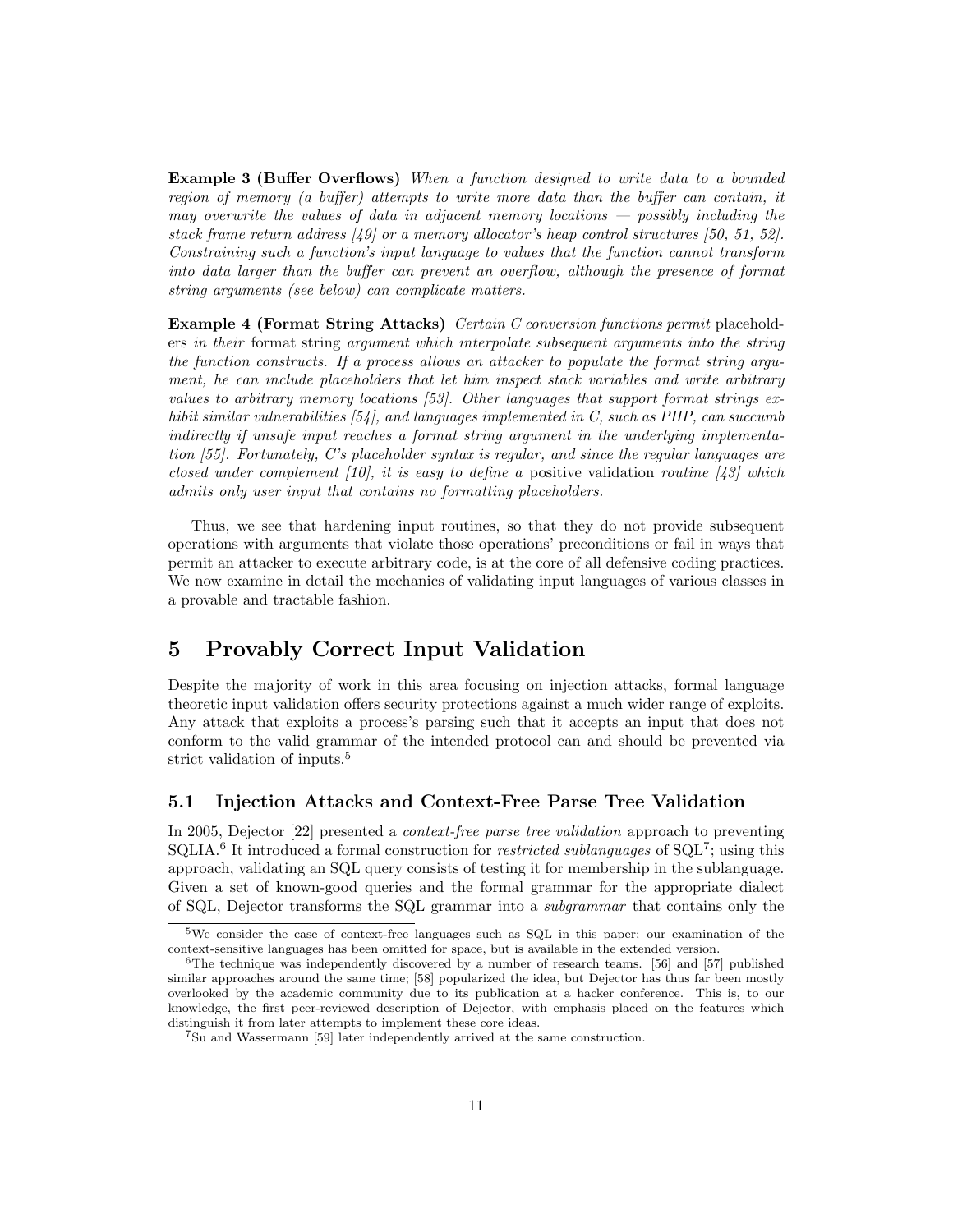rules required to produce exactly the queries in the known-good set<sup>8</sup>. Strings recognized by the subgrammar are guaranteed to be structurally identical to those in the known-good  $set$  — a validity metric attested throughout the injection attack literature [59, 58]. The subgrammar is then used with a parser generator such as bison or ANTLR to produce a recognizer for the sublanguage. Notably, this automaton is exact rather than heuristic (as in  $[56]$ ) or approximate (as in  $[60]$  and  $[61]$ ), and has the optimizing effect of comparing inbound queries to all known-good structures simultaneously.

Subsequent research has produced improvements to the original approach, primarily focused on identifying the initial legitimate-query set and automatically integrating validation into an application. Unfortunately, each of these efforts suffers from flaws which prevent them from guaranteeing correct validation or correct application behavior. These include:

#### 5.1.1 Insufficiently strong automaton

Several automata-based validators [60, 61, 62, 63, 64] model the set of acceptable queries using a finite state machine, following the approach of Christensen et al. [65], wherein static analysis of calls to methods that issue SQL queries yields a flow graph representing possible generated strings, which is then widened to a regular language for tractability. Sun and Besnozov identify cases where such FSA models generate false-positive reports [66], and indeed Wassermann et al. concede that their approximation of the set of legitimate query strings is overly permissive. However, they assert:

In practice, we do not find a function that concatenates some string, the return value of a recursive call to itself, and another string (which would construct a language such as  $\{(n_a)^n\}$ , so this widening step does not hurt the precision of the analysis.

We examined the bison grammar that generates the PostgreSQL parser and, regrettably, discovered four such functions. The right-hand sides of the production rules select\_with\_parens and joined table contain the precise parenthesis-balancing syntax that Wassermann et al. claimed not to find in practice. Unbalanced parentheses alone are sufficient to trigger those vulnerabilities classified in the taxonomy of Halfond et al. as "illegal/logically incorrect queries" [43].

The other functions we found are subtler and more troubling. The right-hand side of the production common table expr, which can precede SELECT, INSERT, UPDATE or DELETE statements, contains the sequence '('

PreparableStmt ')'; a PreparableStmt is itself a SELECT, INSERT, UPDATE or DELETE statement. Furthermore, the **a\_expr** and **c\_expr** productions, which recognize unary, binary, and other expressions — such as x NOT NULL, x LIKE y, and all arithmetic expressions — are mutually recursive. These productions appear throughout the PostgreSQL grammar, and are the grammatical targets of nearly every category of SQLIA, since user-supplied inputs typically correspond to productions on the right-hand side of an a expr.

Thus, while tools using this methodology have performed well against SQLIA suites such as the AMNESIA testbed [67, 68], we question their efficacy against attacks that deliberately

<sup>8</sup>Unused production rules are removed, as are unused alternatives from retained production rules; if the rule A ::= B|C appears in the grammar, but the known-good set only requires the application of the  $A \Rightarrow C$ branch, the corresponding subgrammar rule is  $A ::= C$ . Note that for grammars where a nonterminal whose right-hand side contains more than one alternative appears in the right-hand side of more than one nonterminal that appears in the parses of known-good queries, these alternatives must be distinguished in the subgrammar.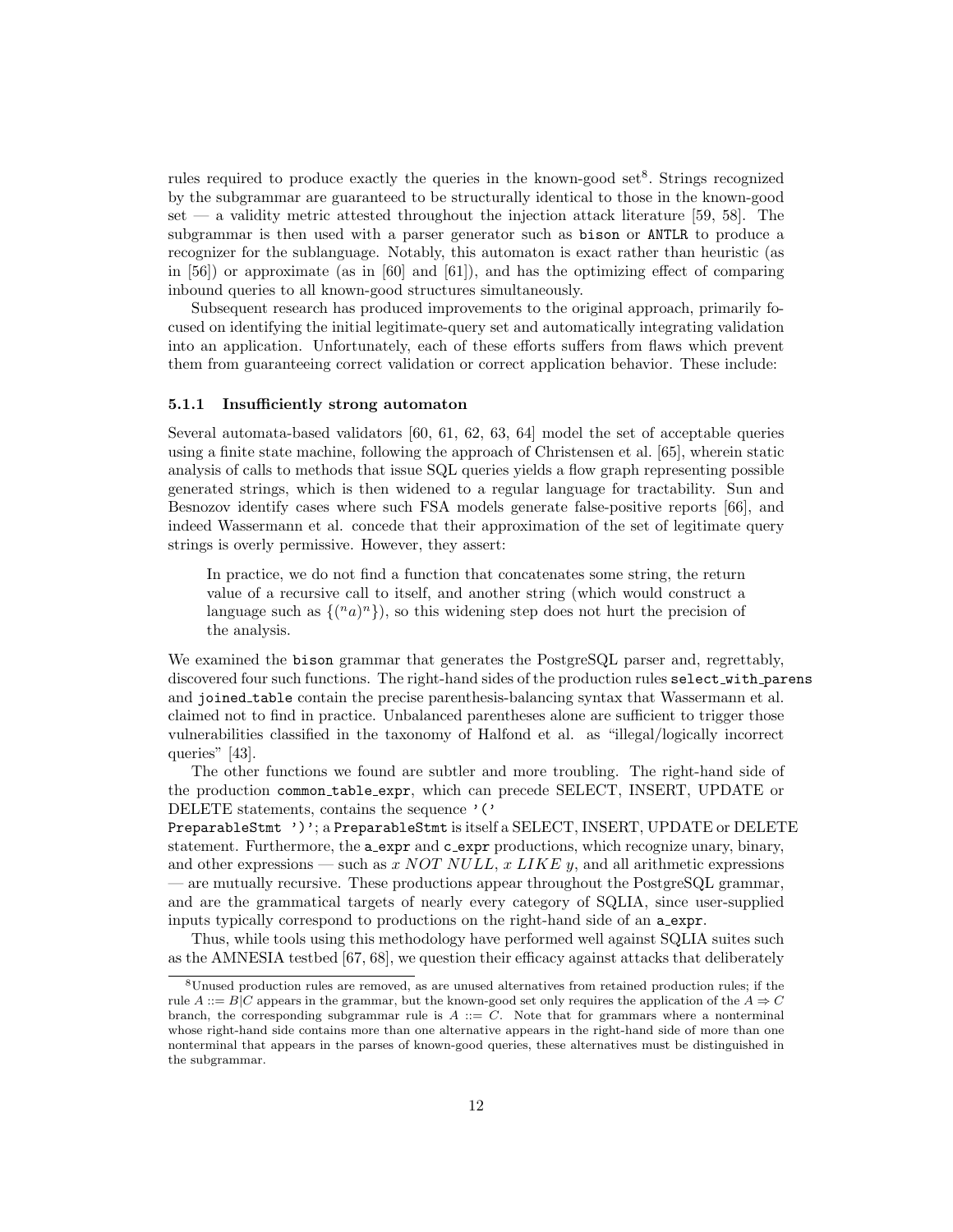target the "impedance mismatch" between a generated FSA model and an underlying SQL grammar.

#### 5.1.2 Validator and database use different grammars

Many parse tree validation approaches properly represent the set of acceptable structures using a CFG, but derive their acceptable-structure set from a grammar other than that of the target database system, possibly introducing an impedance mismatch. SQLGuard [57] compares parse trees of queries assembled with and without user input, using the ZQL parser [69]; CANDID [58] uses a "standard SQL parser based on SQL ANSI 92 standard, augmented with MySQL-specific language extensions"; SQLPrevent [66] uses ANSI SQL but does not mention which version. Others only state that the grammars they use are context-free [59, 70, 71].

While it is possible to demonstrate the equivalence of two LR grammars, none of these authors have provided equivalence proofs for their implementation grammars and the SQL dialects they aim to validate. Dejector sidesteps this problem by directly using PostgreSQL's lexer and bison grammar. Dejector's drawback is that its implementation is coupled not only to the database distribution, but the specific parser revision; however, it prevents an attacker from constructing an input that "looks right" to the validator but yields unwanted behavior when it reaches the database. As an example, CVE-2006-2313 and CVE-2006-2314 describe a relevant vulnerability in PostgreSQL multibyte encodings [72, 73]. An attacker could craft a string that an encoding-unaware validator (i.e., one that assumes input to be in ASCII, Latin-1 or some other single-byte encoding) accepts, but which a server using a multibyte encoding (UTF-8, Shift-JIS, etc.) parses in such a way as to terminate a string literal early. We examine such parse tree differential attacks in more detail in section 6.

#### 5.2 Parse Tree Validation in the Context-Sensitive Languages

In 2006, Daniel Bleichenbacher presented an RSA signature forgery attack against PKCS#1 implementations that do not correctly validate padding bytes  $[6]$ . We show that  $PKCS#1$ is context-sensitive and can be validated in the same fashion as SQL, using an attribute grammar representation [74].

#### **Theorem 1**  $PKCS#1$  is context-sensitive.

**Proof 1 Lemma 1** Upper bound: a linear-bounded automaton for  $PKCS#1$ .

**Proof 2** Let  $P = \{w^n | w$  is a hexadecimal octet, n is the size of the RSA modulus in bits, and  $w^n = '00'$  '01' 'FF'<sup>n-len(hash)-len(d.e.)-3</sup> '00' digest-encoding hash, where digestencoding is a fixed string  $\in \{0,1\}$  as specified in RFC 2313 [75] and hash is a message hash  $\in \{0,1\}$  of length appropriate for the digest-encoding}. We define a linear-bounded automaton,  $A_P$ , that accepts only strings in P. The length of  $A_P$ 's tape is n, and it has states  $q_0, q_1, \ldots q_{67}$  and a reject state,  $q_R$ .  $q_{67}$  is the start state.

- 1. Go to the leftmost cell on the tape.
- 2. Consume octet 00 and transition to state  $q_{66}$ . If any other octet is present, transition to  $q_R$  and halt.
- 3. Consume octet 01 and transition to state  $q_{65}$ . If any other octet is present, transition to  $q_R$  and halt.
- 4. Consume FF octets until any other octet is observed, and transition to state  $q_{64}$ . (If the first octet following the 01 is anything other than FF, transition to  $q_R$  and halt.)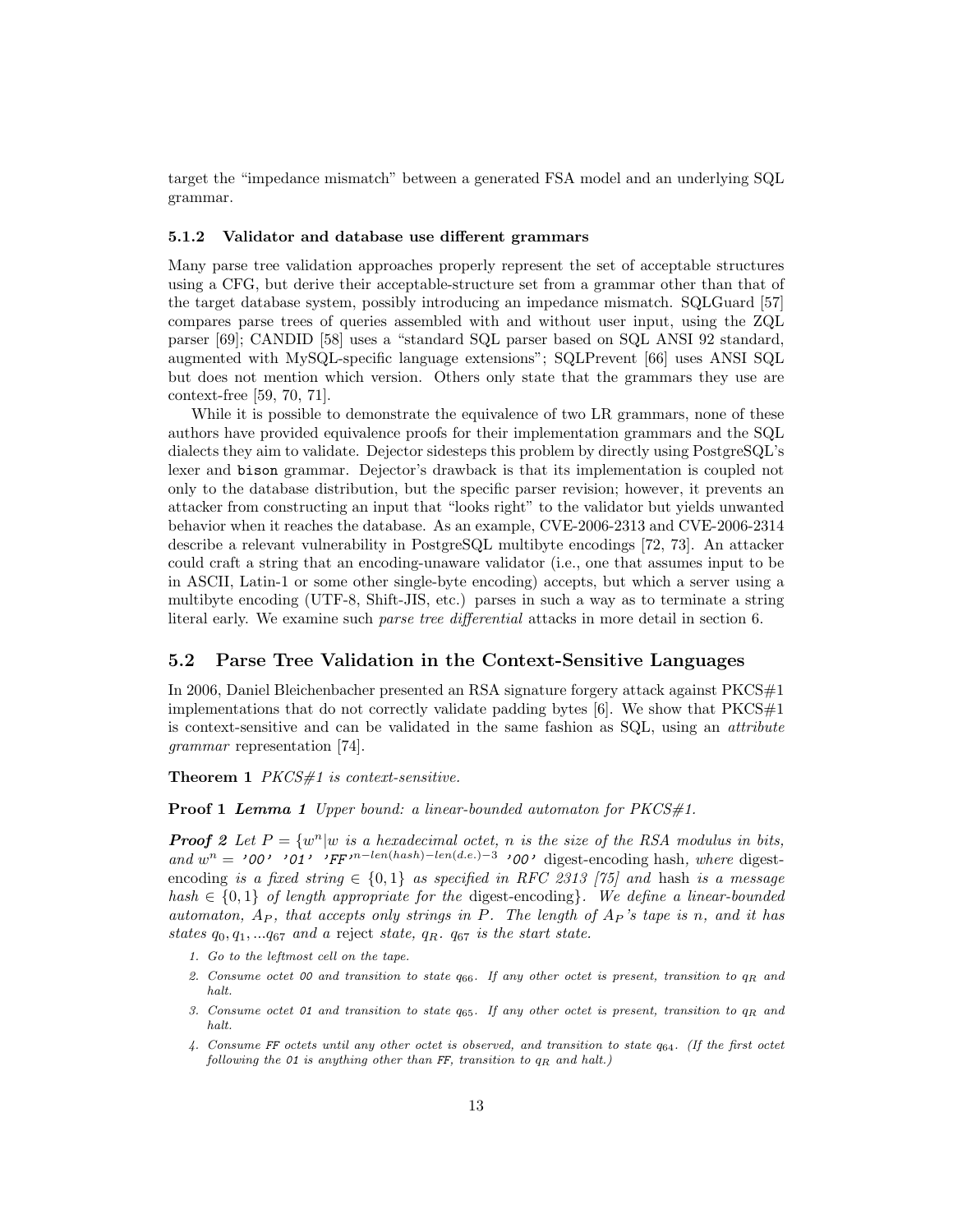- 5. Simulate regular expression matching of the fixed digest-encoding strings (as described in the attribute grammar in the next subsection) over the next 15-19 octets as follows:
	- (a) MD2 sequence  $\rightarrow$  915
	- (b) MD5 sequence  $\rightarrow q_{15}$
	- (c) SHA-1 sequence  $\rightarrow$  q<sub>19</sub>
	- (d) SHA-256 sequence  $\rightarrow$  q<sub>31</sub>
	- (e) SHA-384 sequence  $\rightarrow$  q<sub>47</sub>
	- (f) SHA-512 sequence  $\rightarrow$   $q_{63}$
	- (g) No match  $\rightarrow q_R$

6. Until  $q_0$  is reached, or the rightmost end of the tape is reached, apply the following procedure:

- (a) Consume an octet
- (b)  $q_n \rightarrow q_{n-1}$
- 7. If in state  $q_0$  and the tape head is at the rightmost end of the tape, ACCEPT. Otherwise, REJECT.

Because P can be described by a linear-bounded automaton, it is therefore at most contextsensitive.

**Lemma 2** Lower bound:  $PKCS#1$  is not context-free.

**Proof 3** We show that P is non-context-free using the context-free pumping lemma, which states that if L is a context-free language, any string  $s \in L$  of at least the pumping length p can be divided into substrings vwxyz such that  $|wy| > 0$ ,  $|wxy| \le p$ , and for any  $i \ge 0$ ,  $vw^ixy^iz \in A$  [10].

As stated above, n is the size of the RSA modulus in bits. (n can vary from case to case; different users will have different-sized RSA moduli, but the grammar is the same no matter the size of n.) Neither w nor y can be any of the fixed bits, '00', '01' and '00', since the resulting string would be too long to be in P. Nor can w or y correspond to any part of the hash, as the pumping lemma requires that w and y can be pumped an arbitrary number of times, and eventually the length of the hash alone would exceed n. Indeed, since n is fixed, the only way to pump s without obtaining a string that is either too long or too short would be if both w and y were the empty string. However, the pumping lemma requires that  $|wy| \geq 0$ , and thus P cannot be context-free.

Since  $P$  is at most context-sensitive and must be stronger than context-free,  $P$  is therefore context-sensitive. Q.E.D.

#### 5.2.1 An attribute grammar for  $PKCS#1$

The following attribute grammar, where  $\langle T \rangle$  represents any valid octet from 00 to FF, generates strings in  $P$  for arbitrary  $n$ .

 $\langle S \rangle ::= 00 01 \langle FFs \rangle 00 \langle ASN.1 \rangle$  $Valid(\langle S \rangle) \leftarrow Valid(\langle ASN.1 \rangle) \& Len(\langle FFs \rangle) = n - Len(\langle ASN.1 \rangle) - 3$  $\langle \overrightarrow{FFs} \rangle ::= \overrightarrow{FF} \overrightarrow{FF} \overrightarrow{FF} \overrightarrow{FF} \overrightarrow{FF} \overrightarrow{FF} \overrightarrow{FF} \overrightarrow{FF} \overrightarrow{FF} \overrightarrow{FF} \overrightarrow{FF} \overrightarrow{FF} \overrightarrow{FF} \overrightarrow{FF} \overrightarrow{FF} \overrightarrow{FF} \overrightarrow{FF} \overrightarrow{FF} \overrightarrow{FF} \overrightarrow{FF} \overrightarrow{FF} \overrightarrow{FF} \overrightarrow{FF} \overrightarrow{FF} \overrightarrow{FF} \overrightarrow{FF} \overrightarrow{FF} \overrightarrow{FF} \overrightarrow{FF} \overrightarrow{FF} \overrightarrow{FF} \overrightarrow{FF} \overrightarrow{FF} \overrightarrow{FF} \overrightarrow{$  $Len(\langle FFs \rangle) \leftarrow 8$  $|\langle FFs\rangle_2$  FF  $Len(\langle FFs \rangle) \leftarrow (Len(\langle FFs \rangle_2) + 1)$  $\langle \text{ASN.1} \rangle ::= \langle \text{Digest-Algo} \rangle \langle \text{Hash} \rangle$  $Valid(\langle ASN.1\rangle) \leftarrow (HashLen(\langle Digest-Algo\rangle) = Len(\langle Hash\rangle))$  $Len(\langle ASN.1\rangle) \leftarrow (Len(\langle Digest-Alqo\rangle) + Len(\langle Hash\rangle))$  $\langle\text{Digest-Algo}\rangle ::= \langle\text{MD2}\rangle$  $HashLen(\langle Digest-Algo\rangle) \leftarrow HashLen(\langle MD2\rangle)$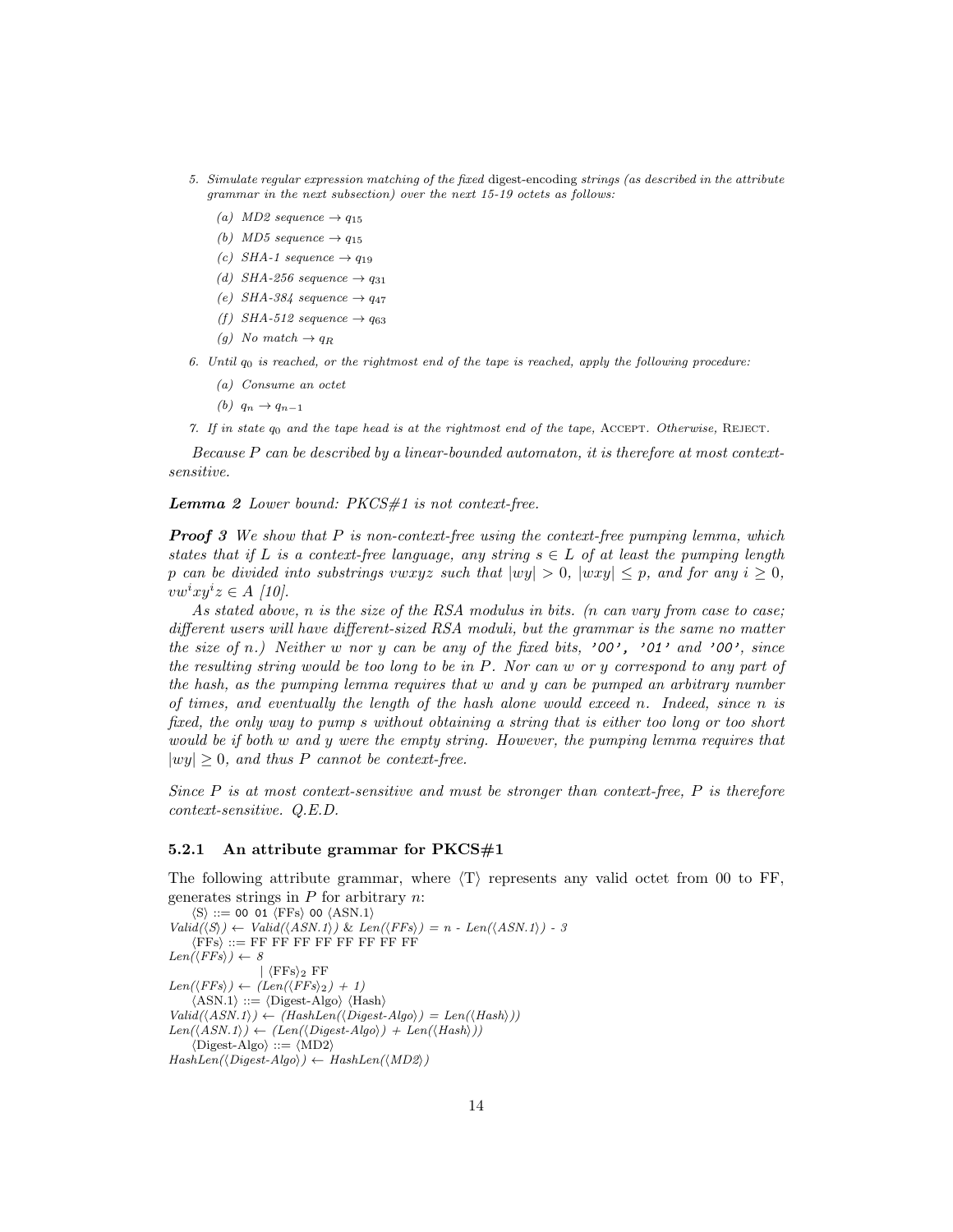```
Len(\langle Digest-Algo\rangle) \leftarrow 18|\langle MD5\rangleHashLen(\langle Digest-Algo\rangle) \leftarrow HashLen(\langle MD5\rangle)Len(\langle Digest\text{-}Algo\rangle) \leftarrow 18|\langleSHA-1\rangleHashLen(\langle Digest-Algo\rangle) \leftarrow HashLen(\langle SHA-1\rangle)Len(\langle Digest\text{-}Algo\rangle) \leftarrow 15|\langleSHA-256\rangleHashLen(\langle Digest-Algo \rangle) \leftarrow HashLen(\langle SHA-256 \rangle)Len(\langle Digest-Alqo \rangle) \leftarrow 19|\langleSHA-384\rangleHashLen(\langle Digest-Algo\rangle) \leftarrow HashLen(\langle SHA-384\rangle)Len(\langle Digest\text{-}Algo\rangle) \leftarrow 19|\langleSHA-512)
HashLen(\langle Digest-Algo\rangle) \leftarrow HashLen(\langle SHA-512\rangle)Len(\langle Digest\text{-}Algo\rangle) \leftarrow 19\langle MD2 \rangle ::= 30 20 30 0C 06 08 2A 86 48 86 F7 0D 02 02 05 00 04 10HashLen(\langle MD2\rangle) \leftarrow 16\langle MD5 \rangle ::= 30 20 30 0C 06 08 2A 86 48 86 F7 0D 02 05 05 00 04 10HashLen(\langle MD5\rangle) \leftarrow 16\langleSHA-1\rangle ::= 30 21 30 09 06 05 2B 0E 03 02 1A 05 00 04 14
HashLen(\langle SHA-1\rangle) \leftarrow 20\langleSHA-256\rangle ::= 30 31 30 0D 06 09 60 86 48 01 65 03 04 02 01 05 00 04 20
HashLen(\langle SHA-256\rangle) \leftarrow 32\langleSHA-384\rangle ::= 30 41 30 0D 06 09 60 86 48 01 65 03 04 02 02 05 00 04 30
HashLen(\langle SHA-384\rangle) \leftarrow 48\langleSHA-512\rangle ::= 30 51 30 0D 06 09 60 86 48 01 65 03 04 02 03 05 00 04 40
HashLen(\langle SHA-512\rangle) \leftarrow 64\langleHash\rangle ::= \langle T \rangle^{16}Len(\langle Hash \rangle) \leftarrow 16|\langle \text{Hash}\rangle_2 \langle \text{T}\rangleLen(\langle Hash \rangle) \leftarrow Len(\langle Hash \rangle_2) + 1
```
## 6 Parse Tree Differential Analysis

We observe that, while different implementations of the same specification should process input and perform tasks in *effectively* the same way as each other, it is often the case that different implementations parse inputs to the program (or messages passed internally) differently depending on how the specification was interpreted or implemented. Such implementations provide distinct *dialects* of a protocol. While these dialects may be *mutually* intelligible for the purpose of non-malicious information exchange, prior security assumptions may fail. In order to retain the security properties of each process in an environment where several processes participate in sequentialized communication, one must show that the properties also hold for the concurrent system they constitute.

We have developed a powerful technique to enhance code auditing and protocol analysis, known as the *parse tree differential attack* [8], wherein we give two different implementations of the same specification identical state and input parameters, consider their decodings as concrete parse trees, and enumerate the differences between the trees. Deviations between the trees indicate potential problems, e.g. an area of implementor discretion due to specification ambiguity or an implementation mistake.

Looking back to the work of Shannon et al. (Section 3.2), the goal of a parse tree differential attack is to find combinations of  $M_{src}$ ,  $\mathcal{E}_{src}$ , and  $\mathcal{D}_{dst}$  such that  $M \neq \mathcal{D}(\mathcal{E}(M))$ , with M semantically valid for the source and  $\mathcal{D}(\mathcal{E}(M))$  semantically valid for the destination, where the destination's response to  $\mathcal{D}(\mathcal{E}(M))$  includes computations that its response to M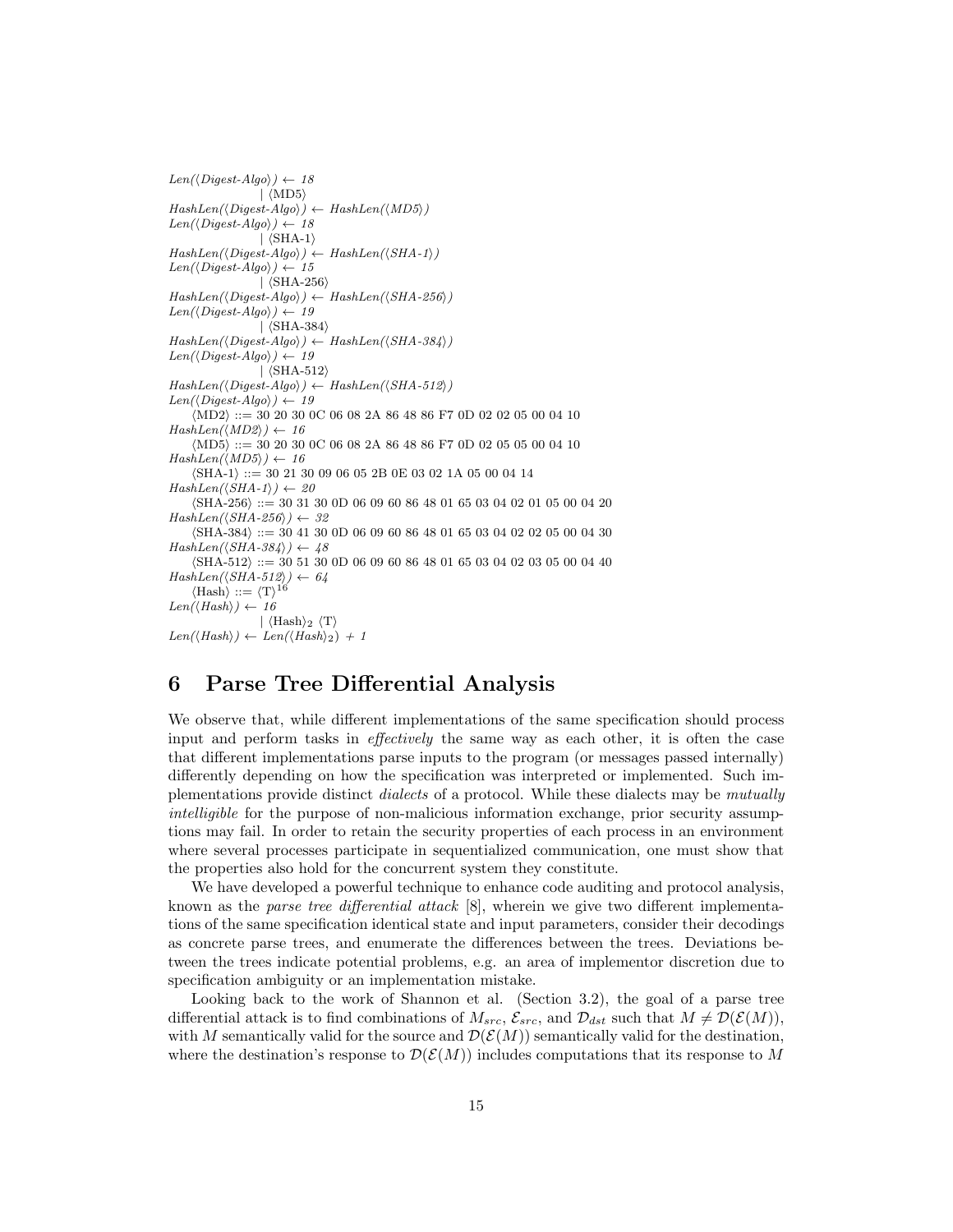would not have. The set

 $\{M_A \cup M_B \mid M_A \neq \mathcal{D}_B(\mathcal{E}_A(M_A)), M_B \neq \mathcal{D}_A(\mathcal{E}_B(M_B))\}$ 

describes a lower bound on the set of vulnerabilities present on the attack surface of the composed system that has implementations (i.e., processes)  $A$  and  $B$  as endpoints of a common channel (after Howard et al [76]).

#### 6.1 Attack Surface Discovery

We have used edge-cases identified by parse tree differential analysis to isolate serious vulnerabilities in X.509. We found many instances where two implementations of the X.509 system behaved differently when given the same input, in such a way that these differences led to a certificate authority signing a certificate that it viewed as being granted one privilege, while the client-side application (the web browser) parsed the same input in a manner yielding different security assertions, leading to a compromise of the system [8].

Example 5 (Null terminator attack) The attacker presents a certificate signing request to a certificate authority (CA) that will read the Common Name as www.paypal.com\x00.badguy.com and return a signed certificate for this Subject CN. The message that this certificate represents is M, and the certificate itself is  $\mathcal{E}(M)$ . Now present  $\mathcal{E}(M)$  to a browser vulnerable to the null terminator attack. Although the CN field's value in M is www.paypal.com $\chi$ 00.badguy.com, its value in  $\mathcal{D}(\mathcal{E}(M))$  is www.paypal.com.

In this case, the decoder at the CA correctly interprets the CN as a Pascal-style string (which can include the  $\&00$  character), compares its reading of the CN with the credentials presented by the source, and responds with an encoding of a message incorporating this validbut-peculiar CN. Little does the destination know, other destinations' decoders interpret the CN as a C-style string, for which  $\chi v00$  is an end-of-string indicator, and decode the CA's encoding into a signed message vouching that the certificate is valid for www.paypal.com!

### 6.2 Other applications of parse tree differentials

In certain settings, aspects of protocol implementation divergence are of particular sensitivity; a prime example is anonymity systems. Prior work has shown that the anonymity provided by a lower-layer tool can be compromised if higher-layer differences are revealed to an attacker; the EFF's Panopticlick tool demonstrates how to use web browser identifiers to whittle away the assurances offered by low-level anonymity systems such as Tor [77]. The potential for an attacker to perform parse tree differential analysis of common client application implementations of standard protocols a priori allows her to generate a codebook of sorts, consisting of the inputs which, when sent to the unsuspecting user, will trigger the user's client (web browser, etc.) to respond in a way that will enable the attacker to partition the anonymity set [78]. Similarly, the use of a parse tree differential analysis tool may enhance other fingerprinting-based attacks.

A more indirect means of using parse tree differentials as oracles appears in Clayton's work on British Telecom's CleanFeed anti-pornography system [79]. He constructed TCP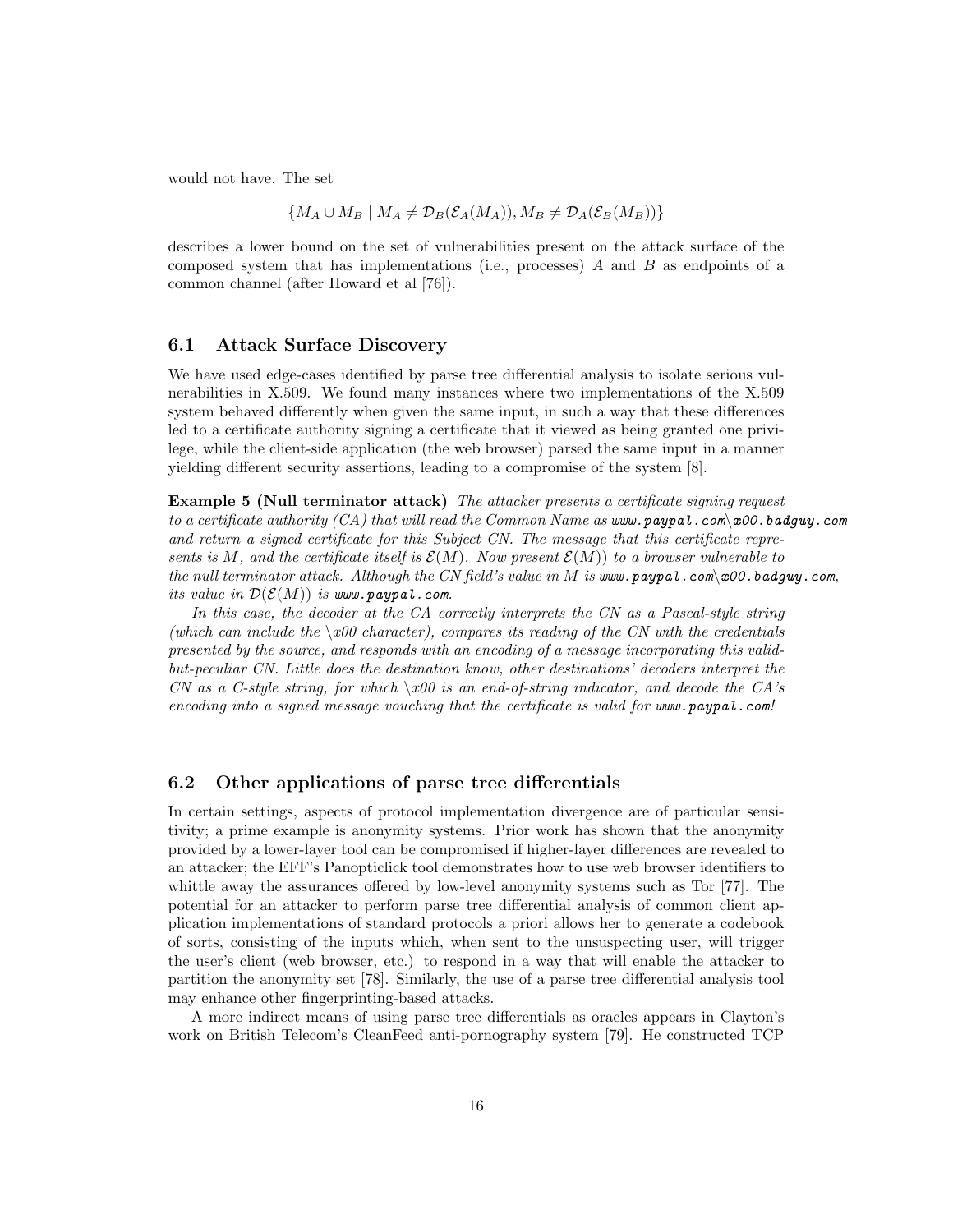packets with a specially chosen TTL value which, if actually used, would leverage the Clean-Feed proxy system's traffic-redirection behavior against the behavior of non-interdicted traffic so as to selectively reveal exactly which IP addresses hosted material that BT was attempting to block!

Notably, Clayton's attack makes use of three separate protocols — TCP, IP, and ICMP — being used by multiple systems (a user's, BT's, and that of a banned site). This highlights the empirically well-known observation that composed systems tend to have characteristic behaviors that result from composition and are not obviously inherent in the individual components. In critical applications (such as an anonymity system used to evade violent repression), such behaviors can be deadly. To quote a hacker maxim, "Composition Kills".

#### 6.2.1 A well defined order on parse tree differentials

Consider a parse tree differential attack executed between two different implementations of the same protocol a "zeroth-order" parse tree differential. It has two steps, protocol encoding and protocol decoding.

Now consider a parse tree differential attack executed between two different implementations of two different protocols, e.g.  $\text{ASN.1} \rightarrow \text{HTTP}$ . (e.g., X generates ASN.1 which is transformed into HTTP which is parsed by Y). The transformation between one protocol and another is a point of interest; can, for instance, malformed ASN.1 be generated with respect to the transformation function to HTTP such that Y performs some unexpected computation? This is a first-order parse tree differential. It has three steps: protocol encoding, protocol transformation (to protocol') and protocol' decoding.

The construction extends recursively.

## 7 Why Johnny Can't Detect

One arguably non-principled but practically common form of composition is that of adding an intrusion detection/prevention system (IDS) to a target known to be susceptible to exploitation. The IDS monitors the target's inputs and/or state, models the target's computation, and is expected to catch the exploits. This design obviously relies on the ability of the IDS to match at least those aspects of the target's input processing that serve as attack vectors; without such matching the IDS does not reduce insecurity, and may in fact increase it by adding exploitable bugs of its own. Far from being merely theoretical, the latter is a hard reality well-known to security practitioners on both the attack and defense sides (see, e.g., [80]).

The language-theoretic and computational magnitude of the challenge involved in constructing such an effective matching in this de-facto composed design should by now be clear to the reader, as it requires approaching de-facto computational equivalence between the IDS and the target input handling units. The first work [81] to comprehensively demonstrate the fundamental weakness of network intrusion detection systems (NIDS) was, predictably, based on hacker intuitions. These intuitions were likely informed by previous use of TCP/IP stack implementation differences for system fingerprinting in tools like Nmap, Xprobe, and Hping2 (e.g., [82] methodically explores the differences in OS network stacks' response to various ICMP features). Subsequent research established that the only hope of addressing this weakness was precise matching of each target's session (re)assembly logic by the NIDS  $(e.g., [83, 84, 85]).$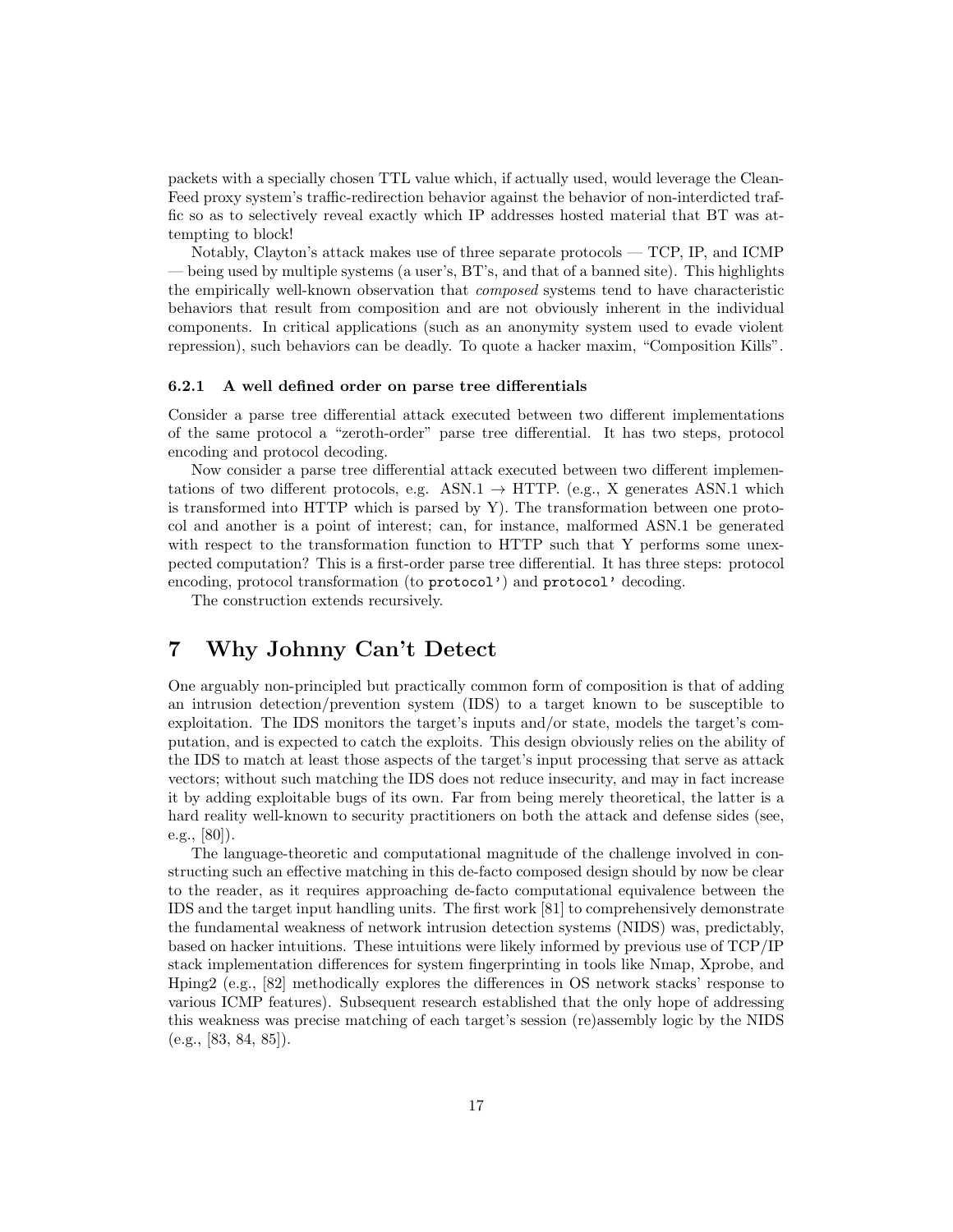In host-based intrusion detection systems (HIPS), the problem of matching the "defending" computation with the targeted computation is no less pronounced. For example, Garfinkel [86] enumerates a number of traps and pitfalls of implementing a system callmonitoring reference monitor and warns that "Duplicating OS functionality/code should be avoided at all costs." We note that isolating the reference monitor logic from the rest of the system would seem advantageous were it possible to validate the matching between the system's own computation and the isolated, duplicated computation; however, as we have seen, such validation coule easily be undecidable.

In a word, hardening a weak system by composing it with a monitor that replicates the computation known or suspected to be vulnerable likely attempts to convert an inputvalidation kind of undecidable problem into a computational-equivalence undecidable problem – hardly an improvement in the long run, even though initially it might appear to gain some ground against well-known exploits. However, it leaves intact the core cause of the target's insecurity, and should not therefore be considered a viable solution.

One common approach for modeling program behavior involves sequences of system calls [87, 88]. Because system calls represent the method by which processes affect the external world, these sequences are thought to provide the most tangible notion of system behavior. Despite their apparent success in detecting anomalies due to attacks, such models have several shortcomings, including susceptibility to mimicry attacks [89]; an attacker can keep the system within some epsilon of the "normal" patterns while executing calls of their choosing. This problem suggests that we should investigate the extraction and use of a more fine-grained notion of program activity. Note that our goal is not to criticize system call approaches for being susceptible to mimicry attacks; instead, the lesson we should learn is that relatively large amounts of work can happen "between" system calls, and it is the more precise nature of this activity that can help inform models of program behavior.

Popular flavors of model or anomaly-based intrusion detection often offer only very slight deltas from each other; Taylor and Gates [90] supply a good critique of current approaches, and a recent paper by Sommer and Paxson also explores the reasons why we as a community might not successfully use machine learning for intrusion detection [91]. The prevailing approach to detection (matching sequences of system calls) is a glorified form of the oftcritized regular expression string matching used in misuse signature-based systems like Snort and Bro.

An impressive number of RAID, CCS, and Oakland papers have spilled a lot of digital ink offering slight twists or improvements on the original system call sequence model proposed by Denning and matured by Forrest, Somayaji et al. [92, 87, 93]. This follow-on pack of work considers, in turn, changes that include: longer sequences, sequences with more context information (e.g., instruction pointer at time of call, arguments, machine CPU register state, sets of open files and resources), anomalous system call arguments, cross-validation of system call sequences across operating systems, and other various insignificant changes in what information is examined as the basis of a model.

The most natural next step was to attempt to characterize normal behavior, abnormal behavior, and malware behavior using control-flow graph structures. From this perspective, sequences of system calls are very simple "graphs" with a linear relationship.

Unfortunately, this move toward more complicated models of representing execution behavior reveal just how limited we are in our expected success. When viewed from the pattern of language-theoretic equivalence, this style of intrusion detection is essentially a problem of matching grammars, and it suffers from the same limitations as proving that two protocol implementations of sufficient complexity actually accept the same strings.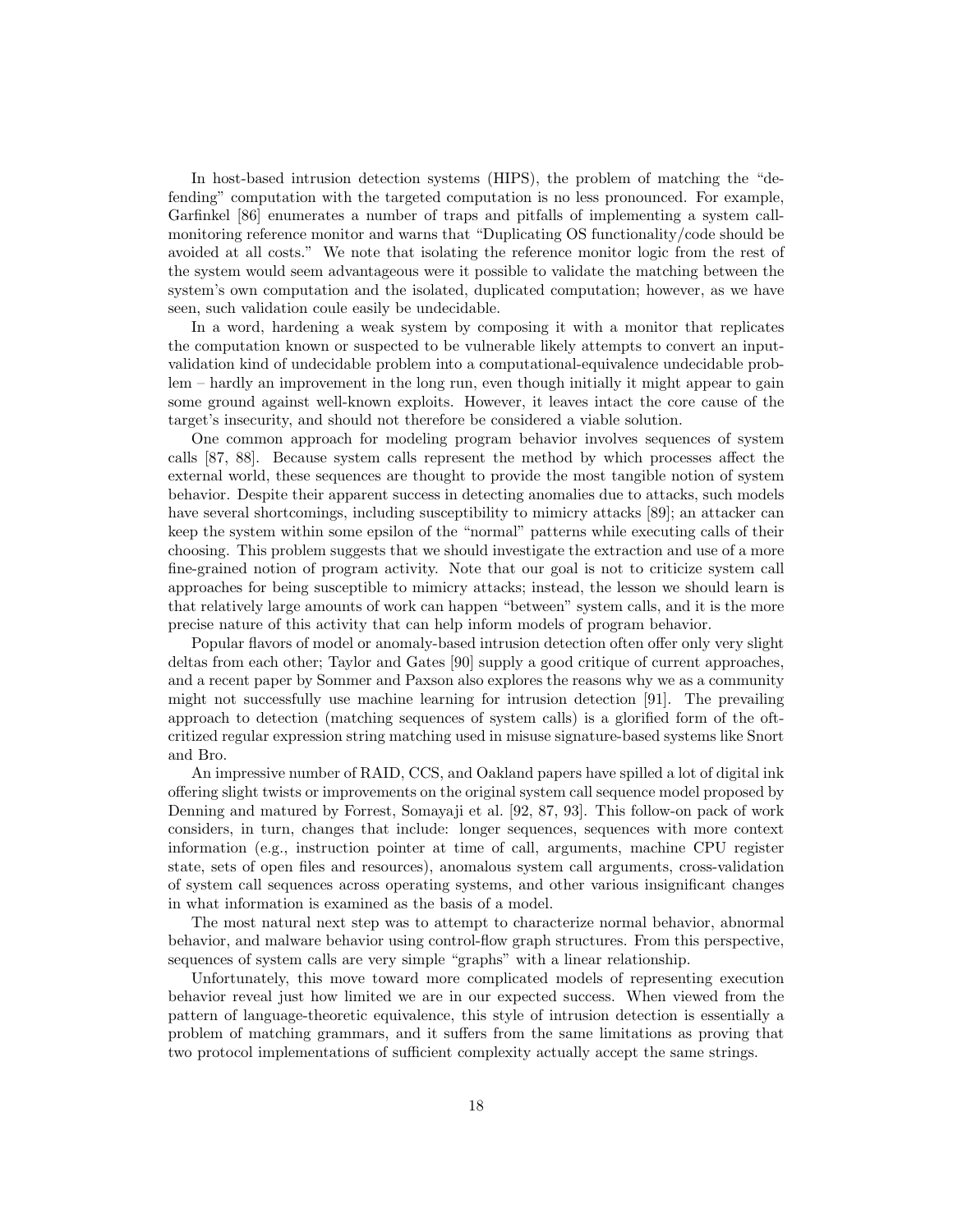The intrusion detection community overlooks this critically important point in its search for ever more efficient or representative models of malicious (or benign) behavior. Adding incremental adornments to a language model will not result in a dramatic advancement of our ability to detect malicious computation; it can only serve to increase the complexity of the language – and hence increase the difficulty of showing that the particular model accepts some precise notion of malicious or abnormal. This is a counter-intuitive result: initiatives aimed at "improving" the power of an IDS model actually detract from its ability to reliably recognize equivalent behavior. In this case, "more powerful" maps to "less reliable."

We note that, to the best of our knowledge, Schneider [94] comes closest to considering the limits of security policy enforceability as a computation-theoretic and formal languagetheoretic phenomenon, by matching desired policy goals such as *bounded memory* or realtime availability to classes of automata capable of guaranteeing the acceptance or rejection of the respective strings of events. In particular, B¨uchi automata are introduced as a class of security automata that can terminate insecure executions defined by the Lamport's safety property: execution traces excluded from the policy can be characterized as having a (finite) set of bad prefixes (i.e., no execution with a bad trace prefix is deemed to be safe).

Schneider's approach connects enforceable security policies with the language-theoretic properties of the system's language of event traces. We note that the next step is to consider this language is an input language to the automaton implementing the policy mechanism, and to frame its enforcement capabilities as a language recognition problem for such trace languages.

## 8 Future Work

In an expanded version of this paper, we will show how context-free parse tree validation can be extended to the context-sensitive languages, using attribute grammars [74] as both a representational formalism and a code-generation tool [95].

Our future work will integrate existing work on generation of verifiable, guaranteedterminating parsers [16, 17, 18] with verification of finite-state concurrent systems and the work of Bhargavan et al [96] on the use of refinement types to carry security invariants (and, by extension, input-language preconditions) in order to develop a complete verified network stack that is compositionally correct from end to end. We also plan to build on previous work in automated implementation checking, such as aspier [97], to develop automated parse tree differential analysis tools (akin to smart fuzzers) for the benefit of security auditors.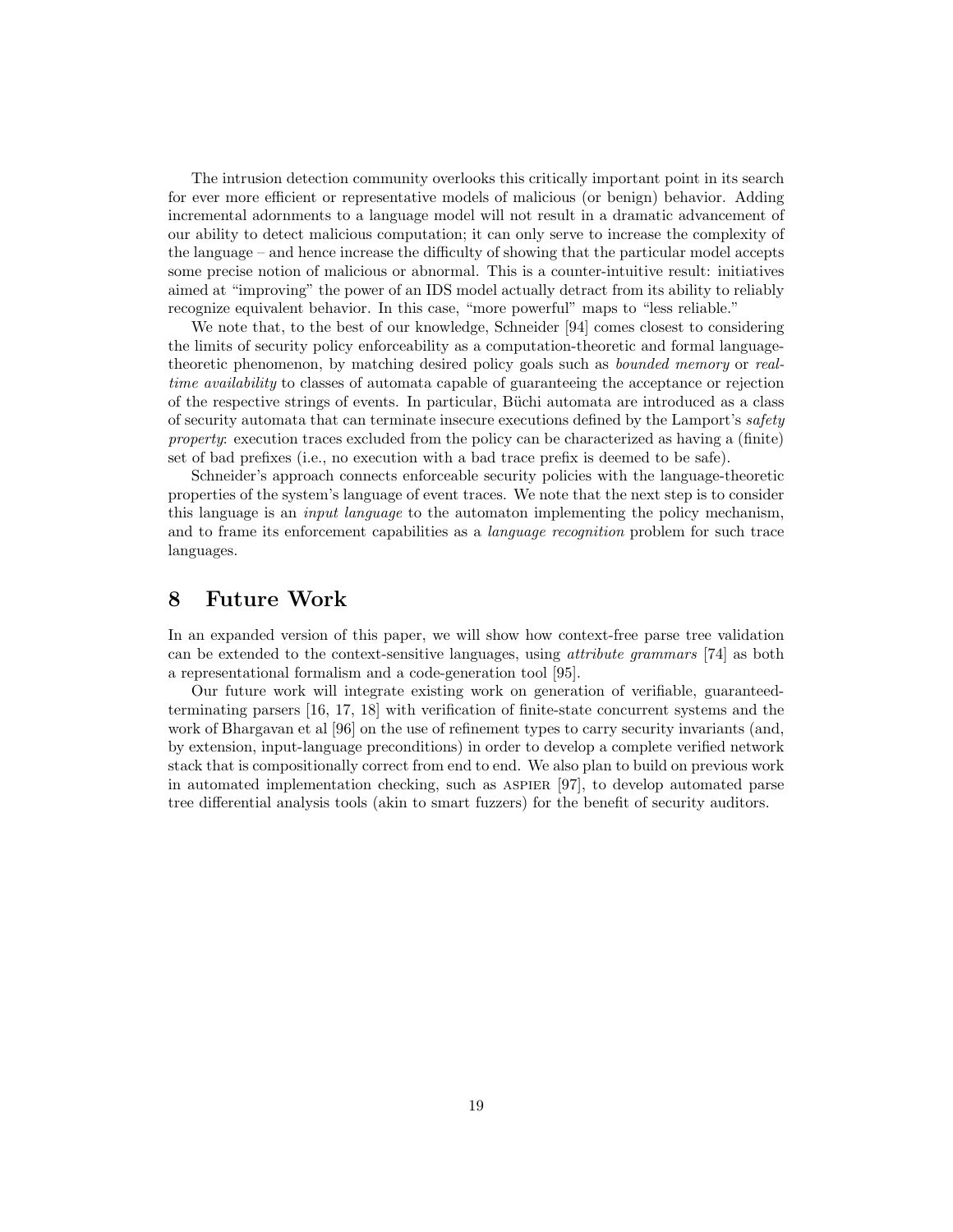# Part II. Language-theoretic recommendations for secure design

## 9 A summary of language-theoretic view of security

We posit that by treating valid or expected inputs to programs and network protocol stacks as input languages that must be simple to parse we can immensely improve security. We posit that the opposite is also true: a system whose valid or expected inputs cannot be simply parsed cannot in practice be made secure.

Indeed, a system's security is largely defined by what computations can and cannot occur in it under all possible inputs. The parts of a system where input-driven computation occurs are typically meant to act together as a recognizer for the inputs' validity, i.e., they are expected to accept valid or expected inputs,<sup>9</sup> and reject bad inputs. Exploitation — an unexpected input-driven computation — usually occurs there as well; thinking of it as an input language recognizer bug often helps find exploitable vulnerabilities.

Crucially, for complex inputs (input languages), the recognizer that matches the programmer's expectations can be equivalent to the *Halting Problem*, that is, UNDECIDABLE. Then no generic algorithm to establish the inputs' validity is possible, no matter how much effort is put into making the input data "safe". In such situations, whatever actual checks the software performs on its inputs at various points are unlikely to correspond to the programmer assumptions of validity or safety at these points or after them. This greatly raises the likelihood of exploitable input handling errors.

Furthermore, most approaches to input validation employ hand-written recognizers, rather than recognizers generated from a protocol's grammar even if such a formal grammar is available. These ad-hoc recognizers at most using regular expressions to whitelist acceptable inputs and/or blacklist potentially-malicious ones. Such recognizers, however, are powerless to validate stronger classes of languages that allow for recursively nested data structures, such as context-free languages, which require more powerful recognizers.

A protocol that appears to frustratingly resist efforts to implement it securely, to weed out vulnerabilities by comprehensively testing its implementations, or to watch it effectively with an IDS behaves that way, we argue, because its very design puts programmers in the position of unwittingly trying to solve (or approximate a solution to) UNDECIDABLE problems. Of course, for such problems no "80/20" engineering approximation is possible.

Conversely, as Sassaman and Patterson have shown, understanding the flavor of mismatch between the expected and the required (or impossible) recognizer power for the protocol as an input language to a program considerably eases the task of vulnerability hunting and exploit construction, as it helps to find false data and state validity assumptions that open ways to manipulate the target program's state.

Recognizers and "weird machines". The latter observation perfectly agrees with the modern understanding of exploit programming as "setting up, instantiating, and programming a weird machine" [98, 99]. The term "weird machine" refers to the computational environment (embedded in the target system) that consists of a subset of the actually possible system states (as opposed to valid states envisioned by designers and programmers), which, as Dullien has observed, explodes in the presence of errors and bugs, and of transi-

<sup>9</sup>See our discussion of Postel's Principle for distinguishing between valid and expected inputs.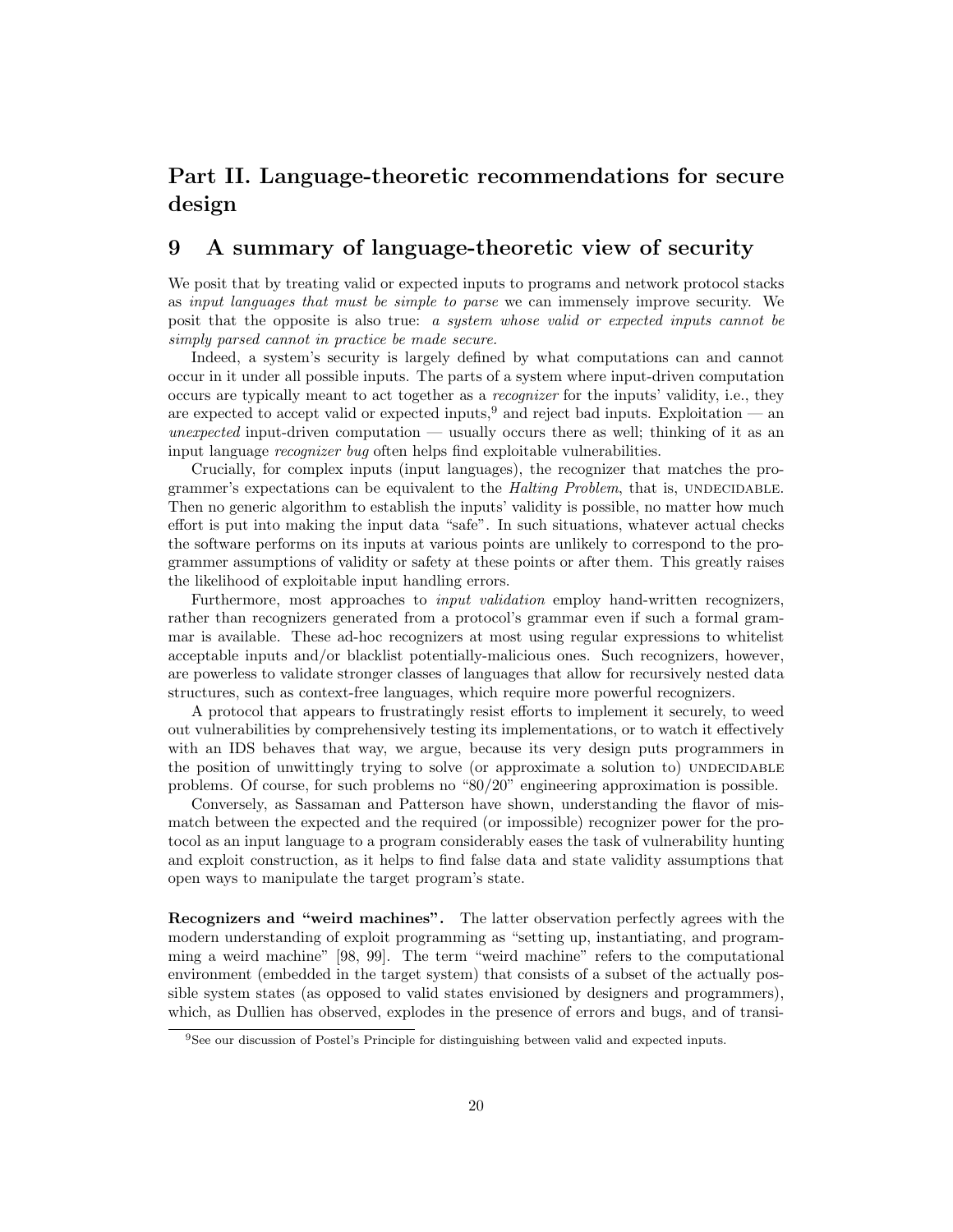tions between them caused by crafted inputs. In a word, malicious computation constructed by the attacker runs on the "weird machine" inside the target.

Thus programming an exploit involves enumerating the relevant unanticipated system states and transitions (cf. the axiomatic definition of vulnerability by Bishop et al. [100] in terms of unauthorized system states and transitions). Failures of input recognition, and in particular false assumptions regarding data received as input provide a rich source of such states and transitions.

For example, extra state typically arises when the programmer incorrectly believes certain constraints on input-derived data to be satisfied (i.e., enforced by input validation logic), and programs to that assumption, actually creating implicit data flows and unexpected control flows that contribute to the "weird machine".

## 10 Language-theoretic Principles of Secure Design

Decidability matters. Formally speaking, a correct protocol implementation is defined by the decision problem of whether the byte string received by the stack's input handling units is a member of the protocol's language. This problem has two components: first, whether the input is syntactically valid according to the grammar that specifies the protocol, and second, whether the input, once recognized, generates a valid state transition in the state machine that represents the logic of the protocol. The first component corresponds to the parser and the second to the remainder of the implementation.

The difficulty of this problem is directly defined by the class of languages to which the protocol belongs. Good protocol designers don't let their protocols grow up to be Turingcomplete, because then the decision problem is UNDECIDABLE.

In practice, undecidability suggests that no amount of programmer or QA effort is likely to expose a comprehensive selection of the protocol's exploitable vulnerabilities related to incorrect input data validity assumptions. Indeed, if no generic algorithm to establish input validity is possible, then whatever actual validity checks the software performs on its inputs at various points are unlikely to correspond to the programmer assumptions of such validity. Inasmuch as the target's potential vulnerability set is created by such incorrect assumptions, it is likely to be large and non-trivial to explore and prune.

From malicious computation as the basis of the threat model and the language-theoretic understanding of inputs as languages, several bedrock security principles follow:

### Principle 1: "Starve the Turing beast", request and grant minimal computational power.

Computational power is an important and heretofore neglected dimension of the attack surface. Avoid exposing unnecessary computational power to the attacker.

An input language should only be as computationally complex as absolutely needed, so that the computational power of the parser necessary for it can be minimized. For example, if recursive data structures are not needed, they should not be specified in the input language.

The parser should be no more computationally powerful than it needs to be. For example, if the input language is deterministic context-free, then the parser should be no more powerful than a deterministic pushdown automaton.

For Internet engineers, this principle can be expressed as follows: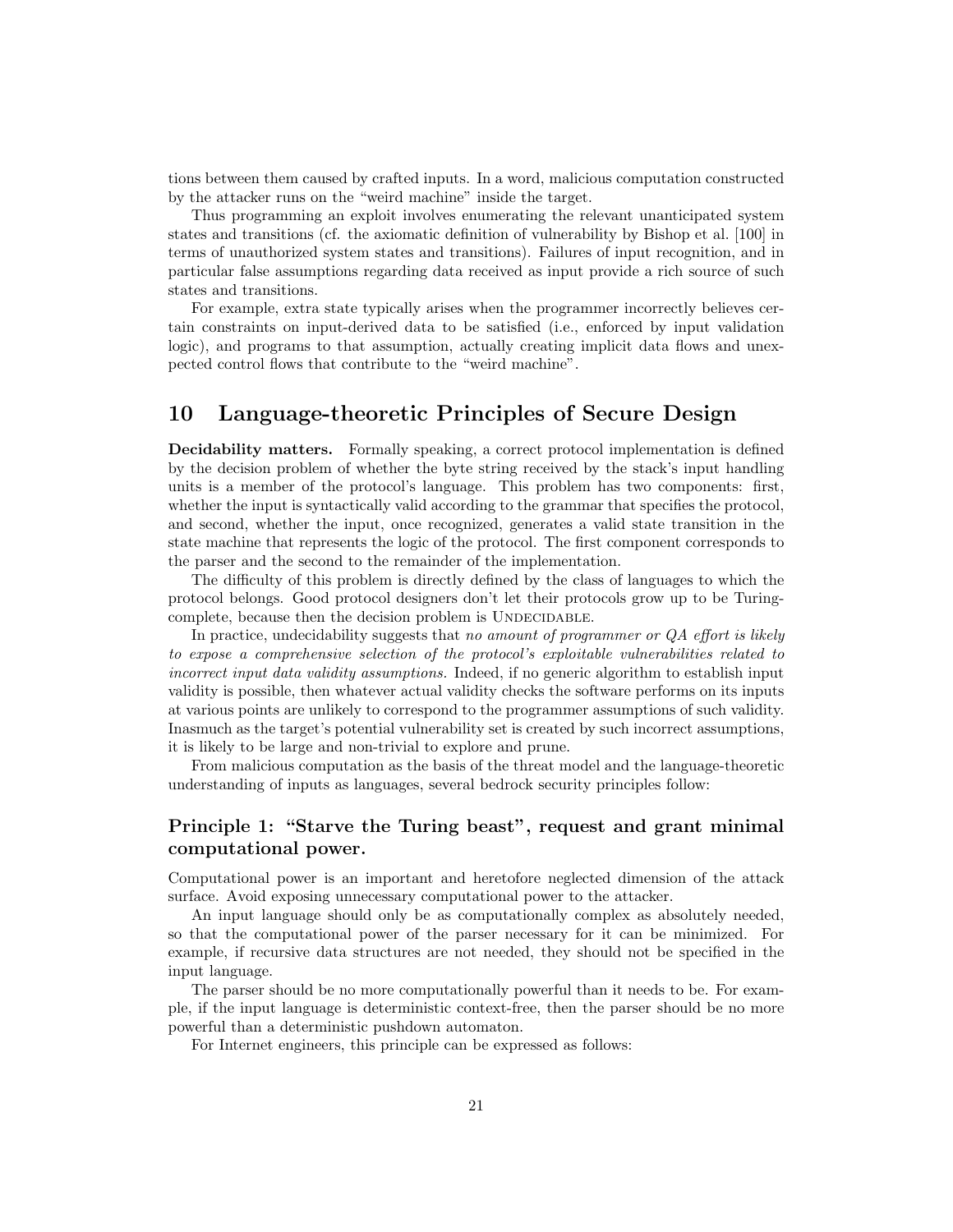- a parser must not provide more than the minimal computational strength necessary to interpret the protocol it is intended to parse, and
- protocols should be designed to require the computationally weakest parser necessary to achieve the intended operation.

An implementation of a protocol that exceeds the computational requirements for parsing that protocol's inputs should be considered broken.

Protocol designers should design their protocols to be as weak as possible. Any increase in computational strength of an input language should be regarded as a grant of additional privilege, and thus increasing security risks. Such increases should therefore be entered into reluctantly, with eyes open, and should be considered as part of a formal risk assessment. In the very least, designers should be guided by the Chomsky hierarchy (described in the sidebar).

Input-handling parts of most programs are essentially Turing machines, whether this level of computational power is needed or not. From the previously discussed malicious computation perspective of exploitation, it follows that this delivers the full power of a Turing-complete environment into the hands of any attacker who finds a way of leveraging it through crafted inputs.

Viewed from the venerable perspective of Least Privilege, Principle 1 states that computational power is privilege, and should be given as sparingly as any other kind of privilege to reduce the attack surface. We call this extension the "Minimal Computational Power Principle."

We note that recent developments in common protocols run contrary to these principles. In our opinion, this heralds a bumpy road ahead. In particular, HTML5+CSS is Turingcomplete, whereas HTML4 was not.

### Principle 2, Secure composition requires parser computational equivalence

Composition is and will remain the principal tool of software engineering. Any principle that aims to address software insecurity must pass the test of being applicable to practical software composition, lest it forever remain merely theory. In particular, it should specify how to maintain security in the face of (inevitable) composition – including, but not limited to, distributed systems, use of libraries, and lower layer APIs.

From our language-theoretic point of view, any composition that involves converting data structures to streams of bytes and back for communications between components necessarily relies for its security on the different components of the system performing equivalent computations on the input languages.

However, computational equivalence of automata/machines accepting a language is a highly non-trivial language-theoretic problem that becomes UNDECIDABLE starting from non-deterministic context-free languages.

The example of X.509 implementations ([101]) shows that this problem is directly related to the insecurity of distributed systems' tasks. Moreover, undecidability essentially precludes construction of efficient code testing and algorithmic verification techniques and tools.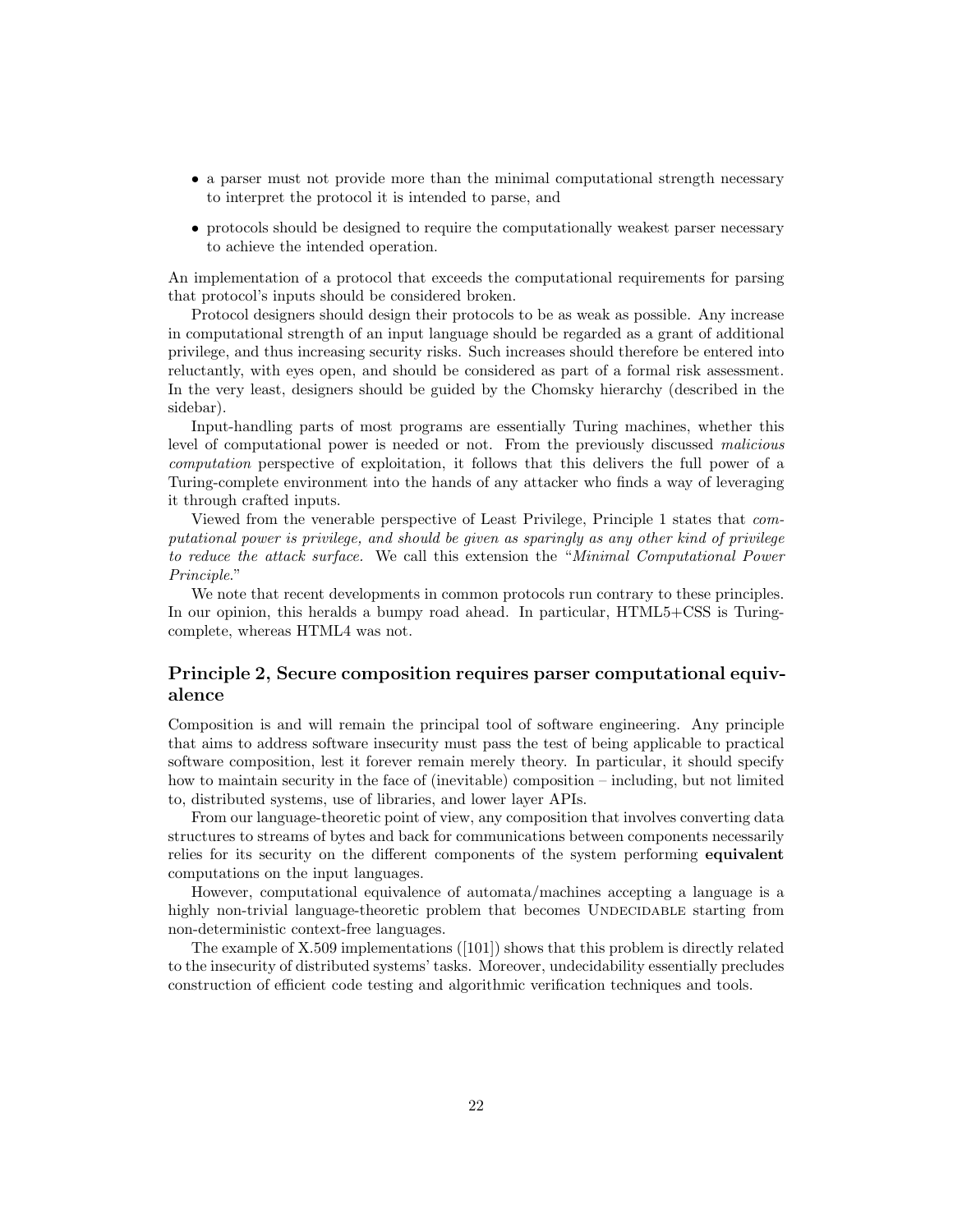#### On the relevance of Postel's Law.

This leads to a re-evaluation of Postel's law and puts Dan Geer's observations in "Vulnerable Compliance" [1] in solid theoretical perspective.

Postel's Robustness Principle (RFC 793), best known today as Postel's Law, laid the foundation for an interoperable Internet ecosystem. In his specification of TCP, Postel advises "be conservative in what you do, be liberal in what you accept from others." Despite being a description of the principle followed by TCP, this advice became widely accepted in the IETF and general Internet and software engineering communities as a core principle of protocol implementation.

However, this policy maximizes interoperability at the unfortunate expense of consistent parser behavior, and thus at the expense of security. We argue in an upcoming article [102] that a strict reading of the Postel's Principle should in fact discourage ambiguity and computational complexity in protocols.

#### 10.1 Why secure composition is hard

The second principle provides a powerful theoretical example of why composition – the developer's and engineer's primary strategy against complexity – is hard to do securely. Specifically, a composition of communicating program units must rely on computational equivalence of its input-handling routines for security (or even correctness when defined); yet such equivalence is UNDECIDABLE for complex protocols (starting with those that need a Nondeterministic Pushdown Automaton to recognize their input language), and therefore cannot in practice be checked even for differing implementations of the same communication logic.

Conversely, this suggests a principled approach for reducing insecurity of composition: keep the language of the messages exchanged by the components of a system to a necessary minimum of computational power required for their recognition.

#### 10.2 Parallels with Least Privilege Principle

The understanding of "malicious computation" programmed by crafted inputs on the "weird machine" made of a target's artifacts as a threat naturally complements and extends the "Least Privilege Principle" as a means of containing the attacker. In particular, just as the attacker should not be able to spread the compromise beyond the vulnerable unit or module, he should not be able to propagate it beyond the minimal computational power needed. This would curtail his ability to perform malicious computations.

Thus, the "Least Privilege Principle" should be complemented by the "Minimal Computational Power Principle". This approach should be followed all the way from the application protocol to hardware. In fact, we envision hardware that limits itself from its current Turing machine form to weaker computational models according to the protocol parsing tasks it must perform, lending no more power to the parsing task than the corresponding language class requires – and therefore no more power for an attacker to borrow for exploit-programs in case of accidental exposure, starving the potential "weird machines" of such borrowed power. This restriction can be accomplished by reprogramming an FPGA to only provide the appropriate computational model, say, finite automaton or a pushdown automaton, to the task, with appropriate hardware-configured and enforced isolation of this environment from others (cf.  $[103]$ ).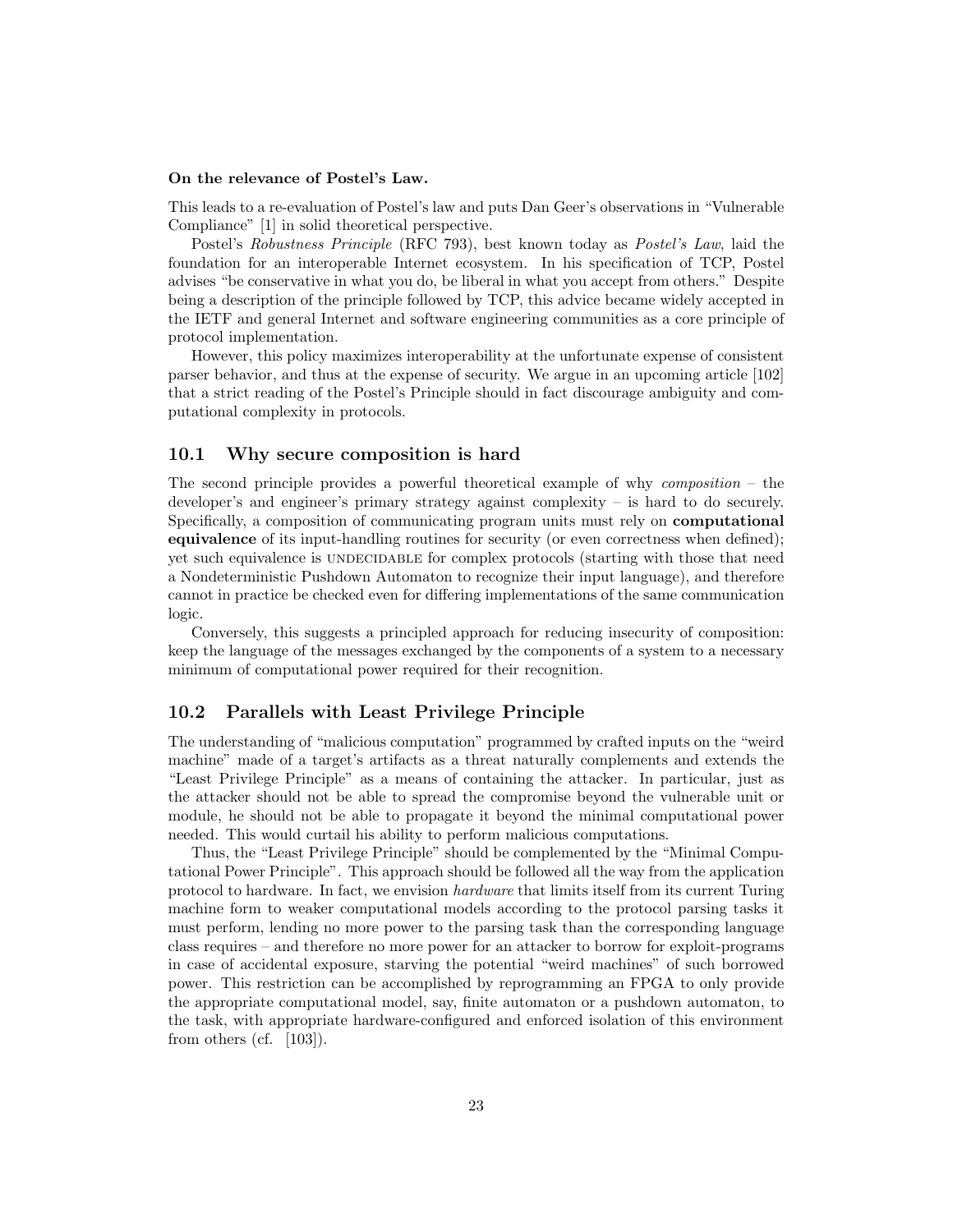### 11 Defensive recognizers and protocols

To complete our outlook, we must point to several successful examples of program and protocol design that we see as proceeding from and fulfilling related intuitions.

The most recent and effective example of software specifically aimed to address the security risks of an input language in common Internet use is *Blitzableiter* by Felix 'FX' Lindner and Recurity Labs [80]. It takes on the task of *safely* recognizing Flash, arguably the most complex input language in common Internet use, due to two versions of bytecode allowed for backward compatibility and the complex SWF file format; predictably, Flash is a top exploitation vector with continually surfacing vulnerabilities. Blitzableiter (a pun on lightning rod) is an armored recognizer for Flash, engineered to maximally suppress implicit data and control flows that help attackers construct malicious computations.

We note that that the approach of normalizing complex network protocols to remove both ambiguity and contsructs requiring excessive computation power (e.g., [83]) is a close correlate, and works for the same reason.

Another interesting example are the observations by D.J. Bernstein on the 10 years of qmail [3] We find several momentous insights in these, in particular avoiding parsing (i.e., in our terms, dealing with non-trivial input languages) whenever possible as a way of making progress in eliminating insecurity, pointing to hand-crafting input handling code for efficiency as a dangerous distraction, and his stress on using UNIX context isolation primitives as a way of enforcing *explicit data flows* (thus hobbling construction of malicious computations). Interestingly, Bernstein also names the Least Privilege Principle — as currently understood — as a distraction; we argue that this principle needs to be updated rather than discarded, and see Bernstein's insights as being actually in line with our proposed update.

## 12 Conclusion

Computer security is often portrayed as a never-ending arms race between attackers seeking to exploit weak points in software and defenders scrambling to defend regions of an evershifting battlefield. We hold that the front line is, instead, a bright one: the system's security is defined by what computations can and cannot occur in it under all possible inputs. To approach security, the system must be analyzed as a recognizer for the language of its valid inputs, which must be clearly defined by designers and understood by developers.

The computational power required to recognize the system's valid inputs language(s) must be kept at a minimum when designing protocols. This serves to both reduce the power the attacker will be able to borrow, and help to check that handling of structured data across the system's communicating components is *computationally equivalent*. The lack of such equivalence is a core cause of insecurity in network stacks and in other composed and distributed systems; undecidability of checking such equivalence for computationally demanding (or ambiguously specified) protocols is what makes securing composed systems hard or impossible in both theory and practice.

We state simple and understandable but theoretically fundamental priciples that could make protection from unexpected computations a reality, if followed in design of protocols and systems. Furthermore, we suggest that in future designs, hardware protections should be put in place to control and prevent exposure of unnecessary computational power to attackers.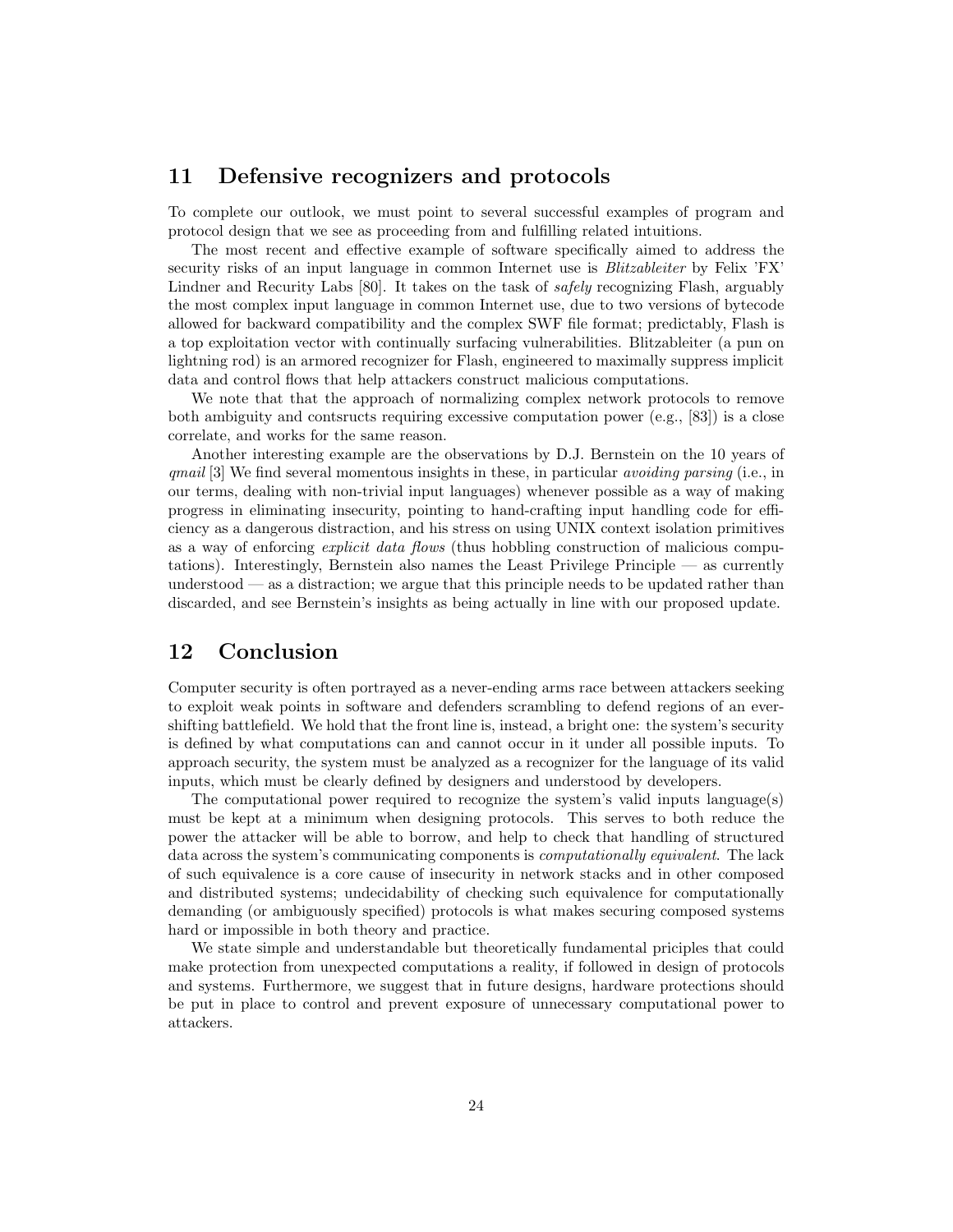### 13 Acknowledgments

The authors would like to thank Ed Feustel for his observations on the security of composed systems; Dan Kaminsky, for his collaboration in the analysis of flaws in ASN.1 parsers; Andreas Bogk, Rik Farrow, Dan McCardle, James Oakley, Frank Piessens, and Sean W. Smith for helpful suggestions on earlier versions of this paper, and Nikita Borisov, Nessim Kisserli, Felix Lindner, Doug McIlroy, and David Molnar, for their insightful conversations during the process of this research.

The work of Len Sassaman was supported in part by the Research Council K.U.Leuven: GOA TENSE (GOA/11/007), and by the IAP Programme  $P6/26$  BCRYPT of the Belgian State (Belgian Science Policy).

## References

- [1] Dan Geer, "Vulnerable Compliance", ;login: The USENIX Magazine, vol. 35, no. 6, December 2010.
- [2] Felix 'FX' Lindner, "The Compromised Observer Effect", McAfee Security Journal, vol. 6, 2010, Dan Sommer (Editor).
- [3] Daniel J. Bernstein, "Some Thoughts on Security after Ten Years of qmail 1.0", in Proceedings of the 2007 ACM Workshop on Computer Security Architecture, New York, NY, USA, 2007, CSAW '07, pp. 1–10, ACM.
- [4] Leslie Lamport, "Proving the correctness of multiprocess programs", IEEE Transactions on Software Engineering, vol. 3, pp. 125–143, 1977.
- [5] Ranjit Jhala and Rupak Majumdar, "Software model checking", ACM Comput. Surv., vol. 41, no. 4, 2009.
- [6] H. Finney, "Bleichenbacher's RSA signature forgery based on implementation error", Aug 2006.
- [7] Tetsuya Izu, Takeshi Shimoyama, and Masahiko Takenaka, "Extending Bleichenbacher's forgery attack", J. Information Processing, vol. 16, pp. 122–129, September 2008.
- [8] Dan Kaminsky, Meredith L. Patterson, and Len Sassaman, "Pki layer cake: New collision attacks against the global x.509 infrastructure", in Financial Cryptography. 2010, pp. 289–303, Springer.
- [9] Géraud Sénizergues, "L(a)=l(b)? decidability results from complete formal systems", Theor. Comput. Sci., vol. 251, no. 1-2, pp. 1–166, 2001.
- [10] Michael Sipser, Introduction to the Theory of Computation, Second Edition, International Edition, Thompson Course Technology, 2006.
- [11] Stephan Kepser, "A simple proof for the turing-completeness of xslt and xquery", in Extreme Markup Languages, 2004.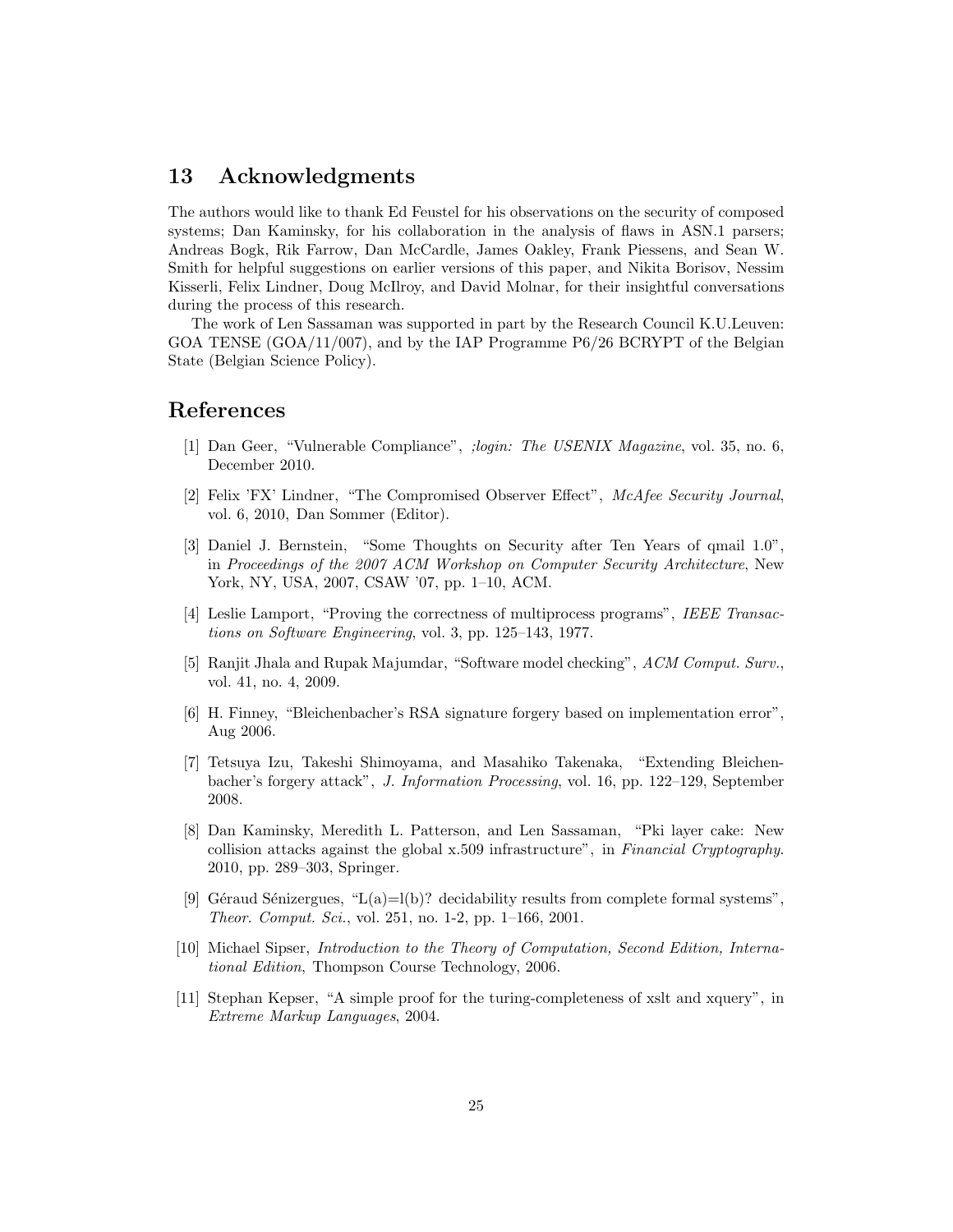- [12] Ruhsan Onder and Zeki Bayram, "Xslt version 2.0 is turing-complete: A purely transformation based proof", in Implementation and Application of Automata, Oscar Ibarra and Hsu-Chun Yen, Eds. 2006, vol. 4094 of Lecture Notes in Computer Science, pp. 275–276, Springer Berlin / Heidelberg.
- [13] Eli Fox-Epstein, "Experimentations with abstract machines", https://github.com/elitheeli/oddities, March 2011.
- [14] Mathew Cook, "Universality in elementary cellular automata", Complex Systems, vol. 15, no. 1, pp. 1–40, 2004.
- [15] Julia Wolf, "OMG-WTF-PDF", 27th Chaos Computer Congress, December 2010.
- [16] Nils Anders Danielsson, "Total parser combinators", in Proc. 15th ACM SIGPLAN Int'l Conf. on Functional Programming, 2010, ICFP '10, pp. 285–296.
- [17] A. Koprowski and H. Binsztok, "Trx: A formally verified parser interpreter", in Prog. Languages and Systems, vol. 6012 of LNCS, pp. 345–365. Springer, 2010.
- [18] Tom Ridge, "Simple, functional, sound and complete parsing for all context-free grammars", Submitted for publication, 2011.
- [19] F.B. Schneider, J.G. Morrisett, and R. Harper, "A language-based approach to security", in Informatics - 10 Years Back. 10 Years Ahead. 2001, Springer-Verlag.
- [20] Noam Chomsky, "On certain formal properties of grammars", Information and Computation/information and Control, vol. 2, pp. 137–167, 1959.
- [21] Tim Berners-Lee and Noah Mendelsohn, "The rule of least power", Tag finding, W3C, 2006, http://www.w3.org/2001/tag/doc/leastPower.html.
- [22] Robert J. Hansen and Meredith L. Patterson, "Guns and Butter: Toward Formal Axioms of Input Validation", Proceedings of the Black Hat Briefings, 2005.
- [23] Seymour Ginsburg and Sheila Greibach, "Deterministic context free languages", in Proc. 6th Symp. Switching Circuit Theory and Logical Design, 1965, pp. 203–220.
- [24] Weidong Cui, Jayanthkumar Kannan, and Helen J. Wang, "Discoverer: Automatic protocol reverse engineering from network traces", in USENIX Sec. Symp., 2007.
- [25] R. Fielding, J. Gettys, J. Mogul, H. Frystyk, L. Masinter, P. Leach, and T. Berners-Lee, "Hypertext Transfer Protocol — HTTP/1.1", Request for Comments: 2616, June 1999.
- [26] Information Sciences Institute, "Internet Protocol", Request for Comments: 791, Sept. 1981.
- [27] Wajid Ali, Kanwal Sultana, and Sophia Pervez, "A study on visual programming extension of javascript", Int'l J. Computer Applications, vol. 17, no. 1, pp. 13–19, March 2011.
- [28] Paul W. Abrahams, "A final solution to the dangling else of algol 60 and related languages", Commun. ACM, vol. 9, pp. 679–682, September 1966.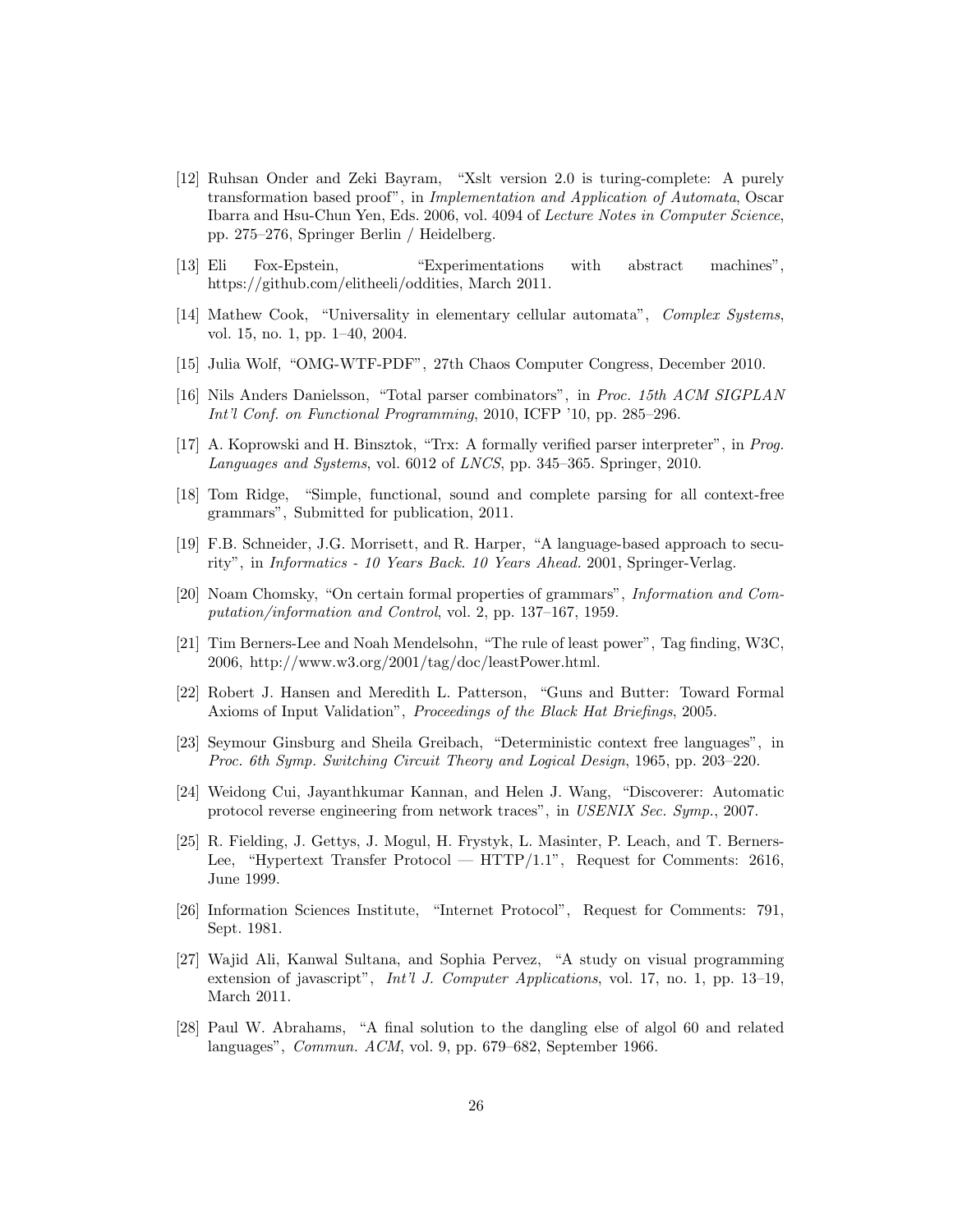- [29] Donald E. Knuth, "On the translation of languages from left to right", Information and Control, vol. 8, no. 6, pp. 607 – 639, 1965.
- [30] H. J. S. Basten, "The usability of ambiguity detection methods for context-free grammars", Electron. Notes Theor. Comput. Sci., vol. 238, pp. 35–46, October 2009.
- [31] Robert W. Floyd, "On ambiguity in phrase structure languages", Commun. ACM, vol. 5, pp. 526–, October 1962.
- [32] Claude E. Shannon, "A mathematical theory of communication", The Bell system technical journal, vol. 27, pp. 379–423, July 1948.
- [33] Wilbur Schramm, The Process and Effects of Communication, chapter How Communication Works, University of Illinois Press, 1954.
- [34] D.K. Berlo, The Process of Communication, Holt, Rinehart, and Winston, 1960.
- [35] C.A.R. Hoare, "An Axiomatic Basis for Computer Programming", Communications of the ACM, vol. 12, no. 10, pp. 576–583, 1969.
- [36] H. P. Grice, Studies in the Way of Words, Harvard University Press, 1989.
- [37] B. Meyer, "Applying "design by contract"", Computer, vol. 25, pp. 40–51, October 1992.
- [38] "CWE-77", Common Weakness Enumeration, July 2008.
- [39] Tim Berners-Lee, Roy Fielding, and Larry Masinter, "RFC 3986, Uniform Resource Identifier (URI): Generic Syntax", Request for Comments: 3986, Jan 2005.
- [40] Dave Raggett, Arnaud Le Hors, and Ian Jacobs, "Forms in HTML documents", HTML 4.01 Specification, December 1999.
- [41] Luca Carettoni and Stefano di Paola, "HTTP Parameter Pollution", OWASP EU Poland, 2009.
- [42] Tadeusz Pietraszek and Chris Vanden Berghe, "Defending against injection attacks through context-sensitive string evaluation", in RAID, 2005, pp. 124–145.
- [43] William G.J. Halfond, Jeremy Viegas, and Alessandro Orso, "A Classification of SQL-Injection Attacks and Countermeasures", in Proc. of the IEEE Int'l Symposium on Secure Software Engineering, March 2006.
- [44] rix, "Writing ia32 alphanumeric shellcodes", Phrack 57, August 2001.
- [45] Nergal, "The advanced return-into-lib(c) exploits: PaX case study", Phrack 58, Dec 2001.
- [46] Ryan Roemer, Erik Buchanan, Hovav Shacham, and Stefan Savage, "Return-oriented programming: Systems, languages, and applications", 2009, In review.
- [47] Hovav Shacham, "The geometry of innocent flesh on the bone: Return-into-libc without function calls (on the x86)", in *Proceedings of CCS*, 2007.
- [48] Tyler Durden, "Bypassing PaX ASLR protection", Phrack 59, Jul 2002.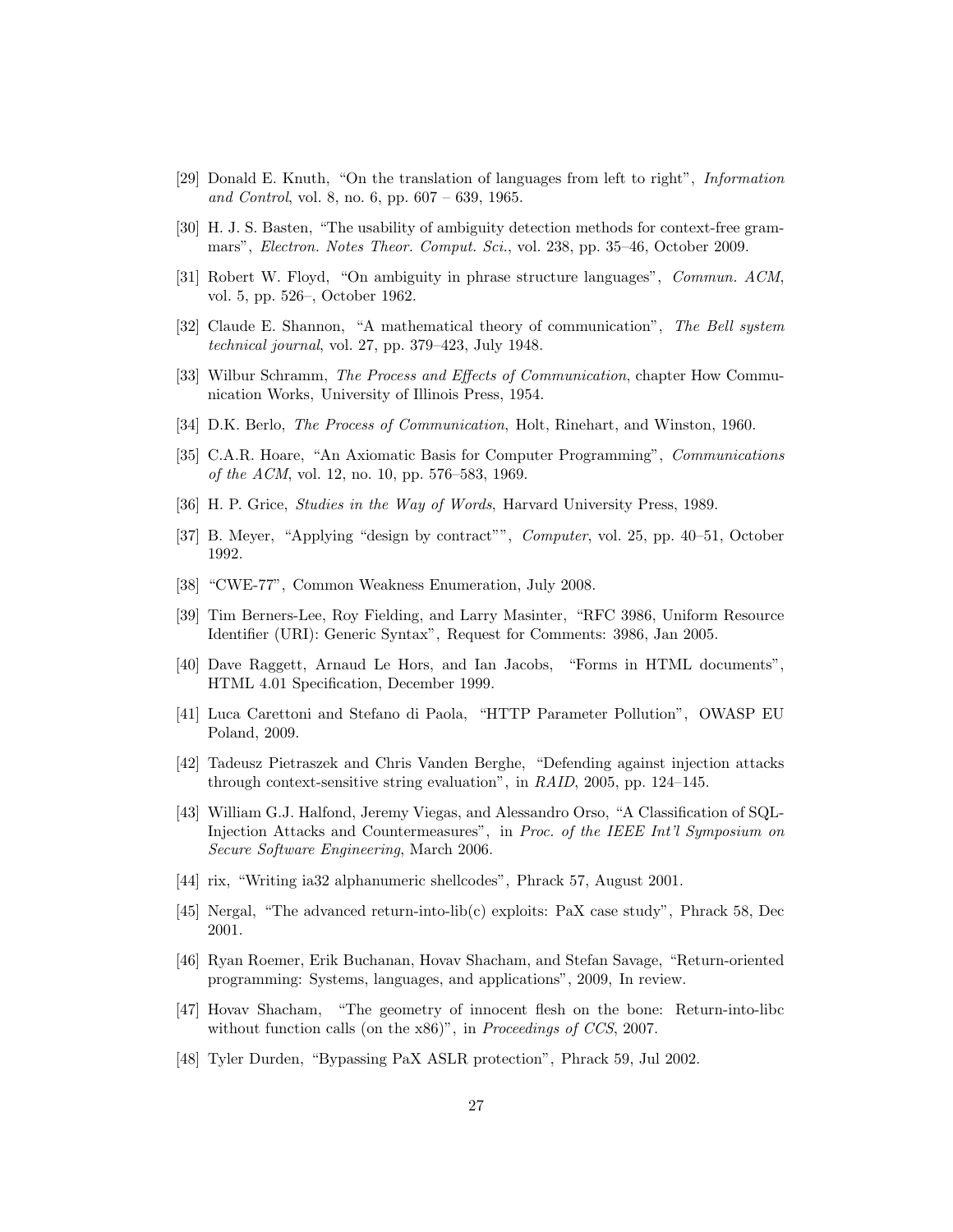- [49] Aleph One, "Smashing the stack for fun and profit", Phrack 49, Aug 1996.
- [50] MaXX, "Vudo malloc tricks", Phrack 57:8, http://phrack.org/issues.html? issue=57&id=8.
- [51] anonymous author, "Once upon a free()", Phrack 57:9, http://phrack.org/issues. html?issue=57&id=9.
- [52] jp, "Advanced Doug lea's malloc Exploits", Phrack Magazine, vol. 61, no. 6, Aug 2003.
- [53] Tim Newsham, "Format String Attacks", http://www.thenewsh.com/ newsham/formatstring-attacks.pdf, Sep 2000.
- [54] "CVE-2005-3962", National Vulnerability Database, December 2005.
- [55] "CVE-2011-1153", National Vulnerability Database, March 2011.
- [56] F. Valeur, D. Mutz, and G. Vigna, "A Learning-Based Approach to the Detection of SQL Attacks", in Proc. DIMVA, July 2005, pp. 123–140.
- [57] Gregory T. Buehrer, Bruce W. Weide, and Paolo A. G. Sivilotti, "Using parse tree validation to prevent sql injection attacks", in Proc. Int'l Workshop on Software Engineering and Middleware, 2005, pp. 106–113.
- [58] Prithvi Bisht, P. Madhusudan, and V. N. Venkatakrishnan, "Candid: Dynamic candidate evaluations for automatic prevention of sql injection attacks", ACM Trans. Inf. Syst. Secur., vol. 13, no. 2, pp. 1–39, 2010.
- [59] Zhendong Su and Gary Wassermann, "The essence of command injection attacks in web applications", in 33rd Symp. Princ. of Prog. Langs, 2006, pp. 372–382.
- [60] William G. J. Halfond and Alessandro Orso, "Preventing sql injection attacks using amnesia", in Proc. 28th Int'l Conf. on Software engineering, 2006, pp. 795–798.
- [61] Gary Wassermann, Carl Gould, Zhendong Su, and Premkumar Devanbu, "Static checking of dynamically generated queries in database applications", 2007.
- [62] Ke Wei, M. Muthuprasanna, and Suraj Kothari, "Preventing sql injection attacks in stored procedures", in Proc. Aus. Software Eng. Conf., 2006, pp. 191–198.
- [63] M. Muthuprasanna, Ke Wei, and Suraj Kothari, "Eliminating sql injection attacks a transparent defense mechanism", in Proc. 8th IEEE Int'l Symposium on Web Site Evolution, 2006, pp. 22–32.
- [64] Carl Gould, Zhendong Su, and Premkumar Devanbu, "Jdbc checker: A static analysis tool for sql/jdbc applications", in Int'l Conf. Soft. Eng., 2004, pp. 697–698.
- [65] A.S. Christensen, A. Møller, and M.I. Schwartzbach, "Precise analysis of string expressions", in Proc. 10th Int'l Static Analysis Symp., 2003, pp. 1–18.
- [66] San-Tsai Sun and Konstantin Beznosov, "Retrofitting existing web applications with effective dynamic protection against sql injection attacks", Int'l J. Secure Software Engineering, vol. 1, pp. 20–40, Jan 2010.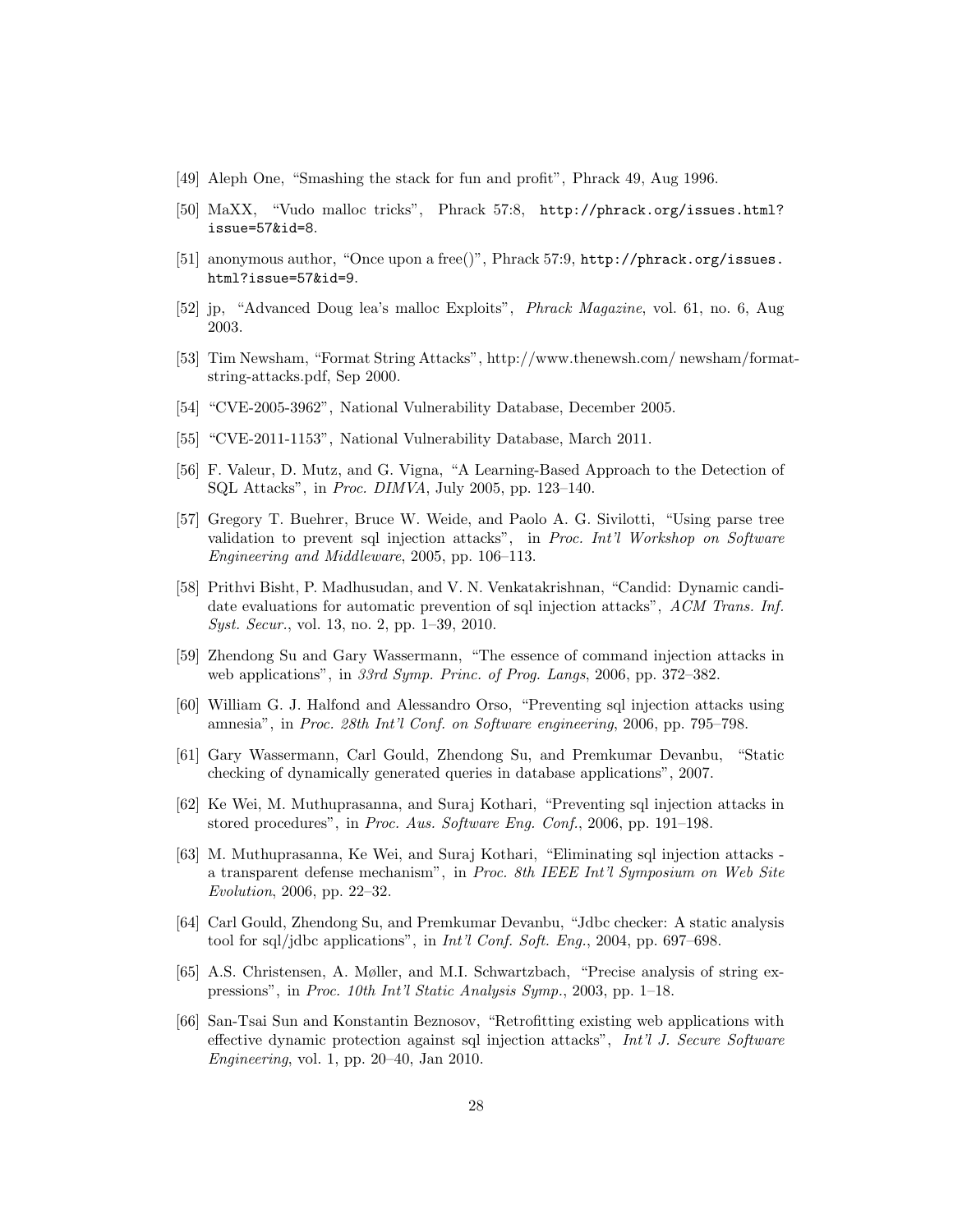- [67] W.G.J. Halfond and A. Orso, "AMNESIA: Analysis and Monitoring for NEutralizing SQL-Injection Attacks", in ASE 2005, Long Beach, CA, USA, Nov 2005.
- [68] W. Halfond, A. Orso, and P. Manolios, "Using Positive Tainting and Syntax-Aware Evaluation to Counter SQL Injection Attacks", in FSE 2006, Nov 2006, pp. 175–185.
- [69] P.Y. Gibello, "ZQL: a Java SQL parser", http://zql.sourceforge.net/, 2002.
- [70] Konstantinos Kemalis and Theodores Tzouramanis, "Sql-ids: a specification-based approach for sql-injection detection", in Proc. Symposium on Applied Computing, 2008, pp. 2153–2158.
- [71] Anyi Liu, Yi Yuan, Duminda Wijesekera, and Angelos Stavrou, "Sqlprob: a proxybased architecture towards preventing sql injection attacks", in ACM Symposium on Applied Computing, 2009, pp. 2054–2061.
- [72] "CVE-2006-2313", National Vulnerability Database, May 2006.
- [73] "CVE-2006-2314", National Vulnerability Database, May 2006.
- [74] Donald Knuth, "Semantics of Context-Free Languages", Mathematical Systems Theory, vol. 2, pp. 127–145, 1968.
- [75] B. Kaliski, "Pkcs #1: Rsa encryption", March 1998, http://tools.ietf.org/html/ rfc2313.
- [76] Michael Howard, Jon Pincus, and Jeannette Wing, "Measuring relative attack surfaces", in Computer Security in the 21st Century, D. T. Lee, S. P. Shieh, and J. D. Tygar, Eds., pp. 109–137. Springer US, 2005.
- [77] Peter Eckersley, "How unique is your web browser?", Tech. Rep., Electronic Frontier Foundation, 2009.
- [78] Nick Mathewson and Roger Dingledine, "Practical traffic analysis: Extending and resisting statistical disclosure", in Proceedings of Privacy Enhancing Technologies workshop (PET 2004), May 2004, vol. 3424 of LNCS, pp. 17–34.
- [79] Richard Clayton, "Failures in a hybrid content blocking system", in Fifth Privacy Enhancing Technologies Workshop, PET 2005, 2005, p. 1.
- [80] Felix Lindner, "The Compromised Observer Effect", McAfee Security Journal, vol. 6, 2010, Dan Sommer (Editor).
- [81] Thomas Ptacek, Timothy Newsham, and Homer J. Simpson, "Insertion, Evasion, and Denial of Service: Eluding Network Intrusion Detection", Tech. Rep., Secure Networks, Inc., 1998.
- [82] Ofir Arkin, "ICMP Usage in Scanning, The Complete Know-How", Tech. Rep., The Sys-Security Group, 2001, version 3.0.
- [83] Mark Handley, Vern Paxson, and Christian Kreibich, "Network Intrusion Detection: Evasion, Traffic Normalization, and End-to-End Protocol Semantics", in Proceedings of the 10th USENIX Security Symposium, Berkeley, CA, USA, 2001, SSYM'01, pp. 9–9, USENIX Association.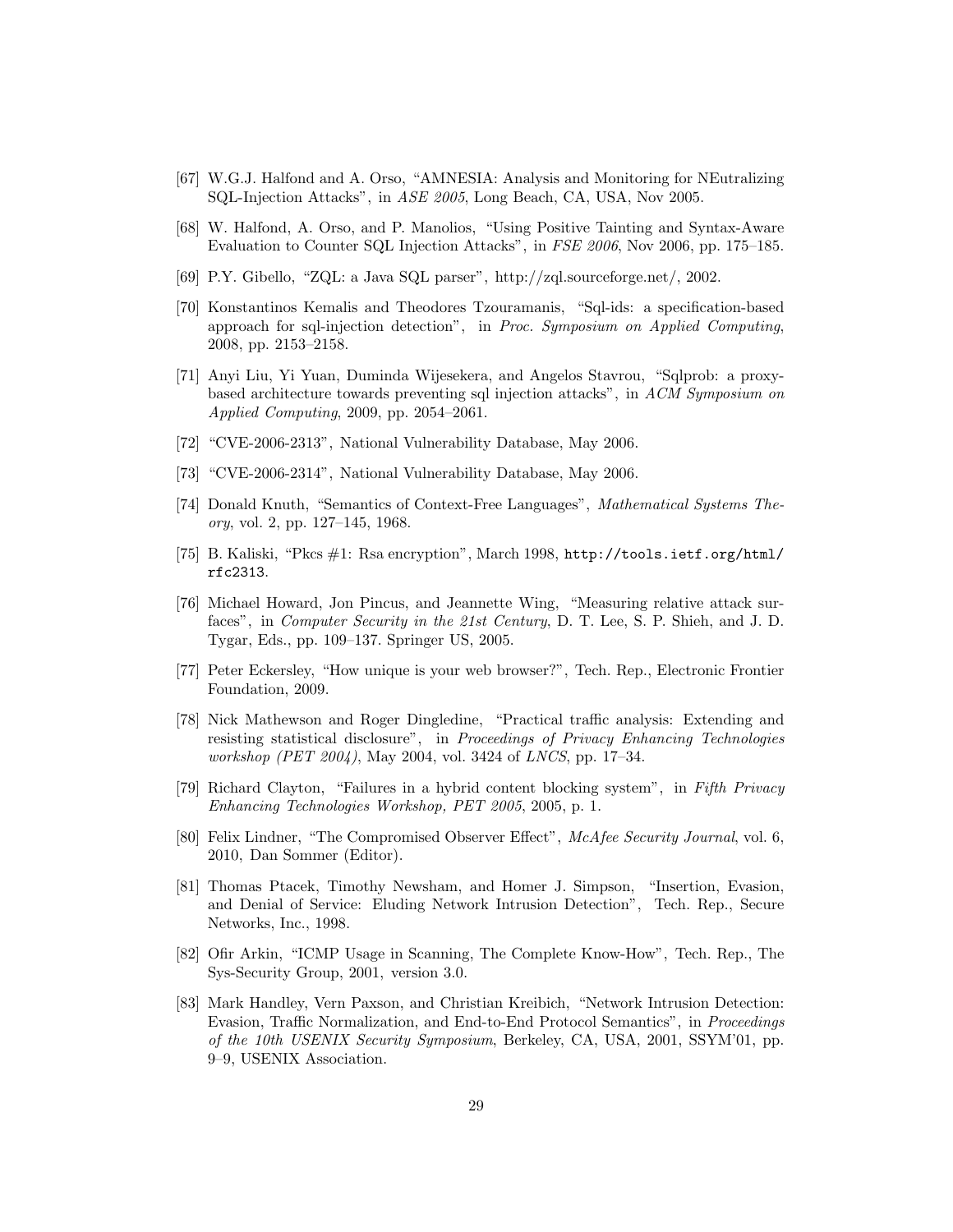- [84] Umesh Shankar and Vern Paxson, "Active Mapping: Resisting NIDS Evasion without Altering Traffic", in IEEE Symposium on Security and Privacy, 2003, pp. 44–61.
- [85] Sumit Siddharth, "Evading NIDS, revisited", http://www.symantec.com/connect/ articles/evading-nids-revisited, December 2005, (updated Nov 2010).
- [86] Tal Garfinkel, "Traps and pitfalls: Practical problems in in system call interposition based security tools", in Proc. Network and Distributed Systems Security Symposium, February 2003.
- [87] S. A. Hofmeyr, Anil Somayaji, and S. Forrest, "Intrusion Detection System Using Sequences of System Calls", Journal of Computer Security, vol. 6, no. 3, pp. 151–180, 1998.
- [88] Henry H. Feng, Oleg Kolesnikov, Prahlad Fogla, Wenke Lee, and Weibo Gong, "Anomaly Detection Using Call Stack Information", in Proceedings of the 2003 IEEE Symposium on Security and Privacy, May 2003.
- [89] David Wagner and Paolo Soto, "Mimicry Attacks on Host-Based Intrusion Detection Systems", in Proceedings of the ACM Conference on Computer and Communications Security (CCS), November 2002.
- [90] Carol Taylor and Carrie Gates, "Challenging the Anomaly Detection Paradigm: A Provocative Discussion", in Proceedings of the  $15^{th}$  New Security Paradigms Workshop (NSPW), September 2006, pp. 21–29.
- [91] R. Sommer and V. Paxson, "Outside the Closed World: On Using Machine Learning For Network Intrusion Detection", in Proc. IEEE Symposium on Security and Privacy, May 2010.
- [92] A. Somayaji, S. Hofmeyer, and S. Forrest, "Principles of a Computer Immune System", in Proceedings of the New Security Paradigms Workshop (NPSW), 1998, pp. 75–82.
- [93] A. Somayaji and S. Forrest, "Automated Response Using System-Call Delays", in Proceedings of the  $9^{th}$  USENIX Security Symposium, August 2000.
- [94] Fred B. Schneider, "Enforceable security policies", ACM Trans. Inf. Syst. Secur., vol. 3, pp. 30–50, February 2000.
- [95] W. Swierstra, "Why attribute grammars matter", The Monad Reader, July 2005.
- [96] K. Bhargavan, C. Fournet, and A.D. Gordon, "Modular verification of security protocol code by typing", Sigplan Notices, vol. 45, 2010.
- [97] S. Chaki and A. Datta, "Aspier: An automated framework for verifying security protocol implementations.", in CSF, 2009, pp. 172–185.
- [98] Thomas Dullien, "Exploitation and State Machines: Programming the "Weird Machine", revisited", http://www.immunityinc.com/infiltrate/presentations/ Fundamentals\_of\_exploitation\_revisited.pdf, April 2011, Infiltrate Conference.
- [99] Sergey Bratus, Michael E. Locasto, Meredith L. Patterson, Len Sassaman, and Anna Shubina, "Exploit Programming: from Buffer Overflows to "Weird Machines" and Theory of Computation", ;login:, December 2011.